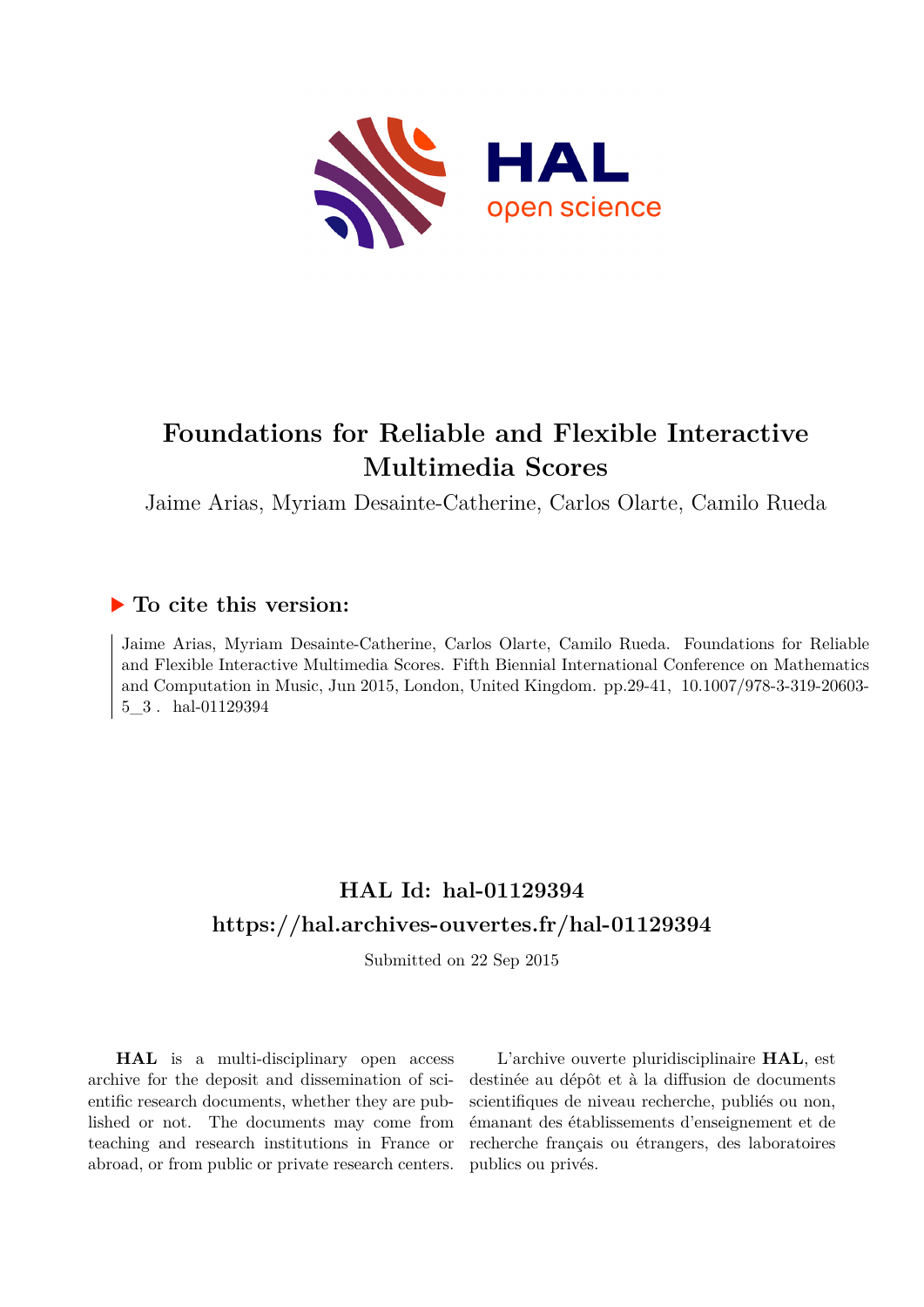# Foundations for Reliable and Flexible Interactive Multimedia Scores

Jaime Arias<sup>1</sup>, Myriam Desainte-Catherine<sup>1</sup>, Carlos Olarte<sup>2</sup>, and Camilo Rueda<sup>3</sup>

<sup>1</sup> Univ. Bordeaux, LaBRI, UMR 5800, F-33400 Talence, France CNRS, LaBRI, UMR 5800, F-33400 Talence, France  $^{\rm 2}$  ECT, Universidade Federal do Rio Grande do Norte, Brazil.

<sup>3</sup> DECC, Pontificia Universidad Javeriana Cali, Colombia

Abstract. Interactive Scores (IS) is a formalism for composing and performing interactive multimedia scores with several applications in video games, live performance installations, and virtual museums. The composer defines the temporal organization of the score by asserting temporal relations (TRs) between temporal objects (TOs). At execution time, the performer may modify the start/stop times of the TOs by triggering interaction points and the system guarantees that all the TRs are satisfied. Implementations of IS and formal models of their behavior have already been proposed, but these do not provide usable means to reason about their properties. In this paper we introduce REACTIVEIS, a programming language that fully captures the temporal structure of IS during both composition and execution. For that, we propose a semantics based on tree-like structures representing the execution state of the score at each point in time. The semantics captures the hierarchical aspects of IS and provides an intuitive representation of their execution. We also endow ReactiveIS with a logical semantics based on linear logic, thus widening the reasoning techniques available for IS. We show that ReactiveIS is general enough to capture the full behavior of IS and it also provides declarative ways to increase the expressivity of IS with, for instance, conditional statements and loops.

## 1 Introduction

Preliminaries. Interactive multimedia (e.g., live-performance arts) refers to computer-based design systems consisting of multimedia content that interacts with the performer's actions and other external events. Multimedia content is structured in a spatial and temporal order according to the author's requirements. The potential high complexity of these systems requires adequate specification languages for the complete description and verification of scenarios.

Interactive Scores (IS) [6] is a formalism for composing and performing interactive multimedia scores where the performer has the possibility to influence the execution of the score. This means the composer allows the performer to modify, during execution, the temporal organization of the score by adding interaction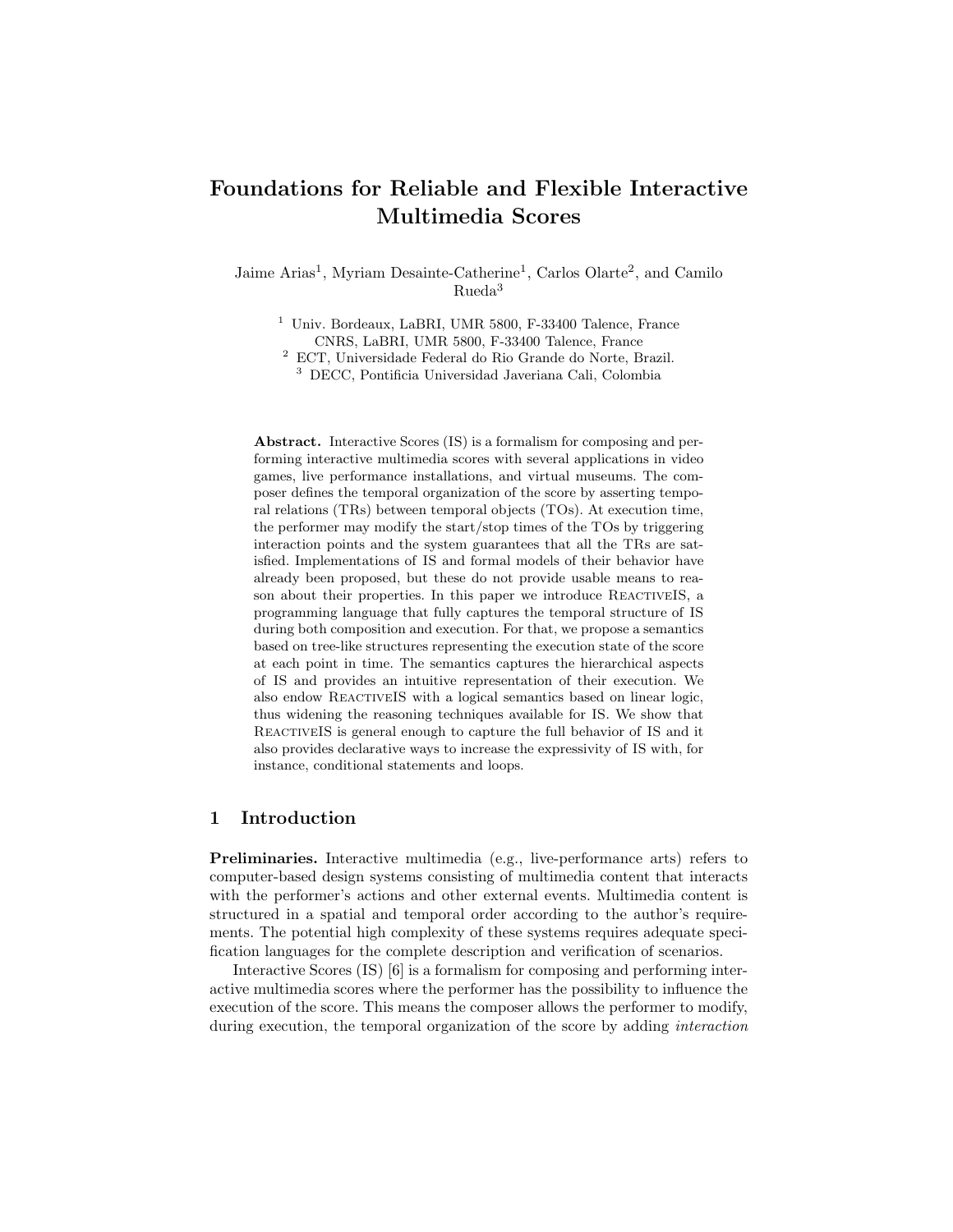points (IPs). Hence, the performer enjoys a certain freedom in choosing the time of interaction (or whether it takes place) leaving the system the task of maintaining the temporal constraints of the score. The IS model thus combines two temporal paradigms used in current multimedia tools [6]: time-line and timeflow. The former is represented at composition time when the composer defines multimedia processes by their start and end times, as well as by temporal relations between them. The time-flow paradigm is represented by the time at which the processes are actually executed.

Let us describe a simple example to introduce the terminology we shall use. In IS, boxes represent *temporal objects* (TOs) whose temporal organization is defined by asserting temporal relations (TRs) that those objects must obey. TRs define temporal (quantitative) and logical (qualitative) relations between TOs. More precisely, there are two qualitative relations that are defined between boxes: precedence and posteriority. Hence, TRs are enhanced with quantitative constraints by giving a range of possible durations in  $[0, \infty]$ . Consider for instance the IS on the left of Figure 1 which specifies the atmosphere of a cloud forest in a theatrical installation. The composer defines the score S in which the box A controls a machine that generates white smoke; the box B controls a group of fans that evenly distributes the smoke; all the boxes in the box C are performed once the smoke has been well distributed (defined by TRs  $r_3$  and  $r_4$ ); box E controls a set of lights in order to represent a sudden beam of light; finally, box D plays the sound of the howling of a wolf whose starting time depends on a performer's action (a mouse click).

TOs are classified into textures and structures. Textures represent the execution in time of a given multimedia process (e.g., changing the brightness of a light) while structures (i.e., the hierarchical organization of the score) represent the execution of a group of TOs with their own temporal organization. In our example, texture A has a duration of 2 time-units (TU) and it starts at TU 1 (relation  $r_1$ ); structure C starts after 5 TU of stopping A  $(r_3)$  and after 3 TU of stopping B  $(r_4)$  and stops when textures D and E have finished  $(r_7, r_8)$ ; texture D starts when the message "/mouse 1" arrives between 2 and 5 TU after starting  $C(r_5)$ ; Finally, the score S finishes when C has finished  $(r_9)$ .

In all executions of the score, the start time and duration of textures A, B and E do not change. Such TOs are seen as static control points that must be handled by the system without interaction with the environment. The start time of texture D, however, depends on triggering an IP. The starting of D modifies the duration of structures C and S. Hence, those TOs are controlled by dynamic control points that depend on the interaction with the environment. We also note that texture D starts automatically after 5 TU of starting C if the IP is not triggered. This default action guarantees that TRs are satisfied during execution.

The IS model is implemented in I-SCORE  $(\text{http://i-score.org})$ , a tool that offers two different stages or times: composition and performance. In the former, composers place TOs on a horizontal time-line. Then, they add IPs and connect TRs between the TOs in order to define temporal properties. During the execution stage, the performer can dynamically trigger the IPs while the static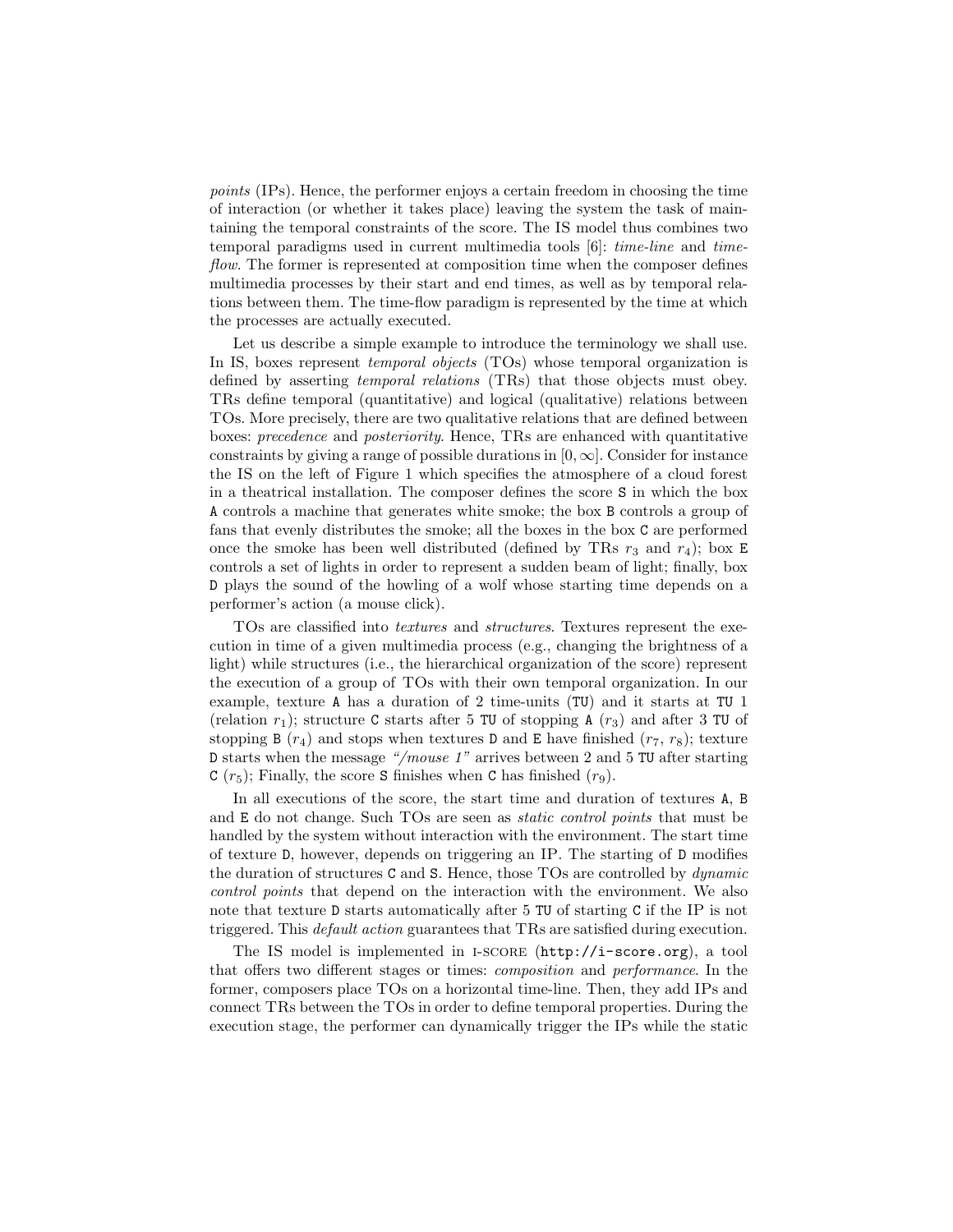

Fig. 1. Example of an interactive score and its program tree.

control points are triggered by the system. Since multimedia processes and IPs are handled by external applications, i-score uses multimedia protocols like OSC in order to send/receive the messages defined by the composer.

Scores in I-SCORE are executed by the ECO machine [9] which is responsible of  $(1)$  triggering the static control points;  $(2)$  controlling the triggering of the dynamic control points; and (3) maintaining the temporal organization of the score. This machine relies on a Hierarchical Time Stream Petri Net (HTSPN) [12] to represent and execute the partially ordered set of events. Therefore, each time a score is written or modified, it must be translated into a HTSPN to be executed.

Motivation and Contributions. Some applications of IS such as video games, live performance installations, and virtual museum visits [1] demand two features that i-score as well as its execution model (HTSPN) do not currently support: (1) the use of more flexible control structures such as conditionals and loops [5]; and (2) scores must be verified before being played since they can be seen as critical systems where raise conditions (abnormal behaviors) should not happen. As an example of (1), consider a score where the composer may define an IP that decides between executing the TO A or B. As for (2), consider the situation where a given texture is never played due to inconsistent start/end conditions or a multimedia resource that receives an unexpected number of messages that it cannot handle concurrently. Dealing with (1) in i-score (i.e., on a horizontal time-line) would be hard and it would require a complete redesign of the HTSPN execution model. Moreover, due to the fact that there is one language to specify the score and another, completely different, to define the execution model, it does not seem trivial to define effective reasoning techniques to deal with (2).

In this paper we define REACTIVEIS, a programming language that takes advantage and extends the full capacity of temporal organization during the composition and execution of IS. The syntax of ReactiveIS allows composers to define arbitrary hierarchies of processes and conditional commands  $-(1)$  above-We endow the language with an operational semantics based on labelled trees that we claim to be simpler and more flexible than the current execution model in HTSPN. These structures allow to model the hierarchical aspect of IS and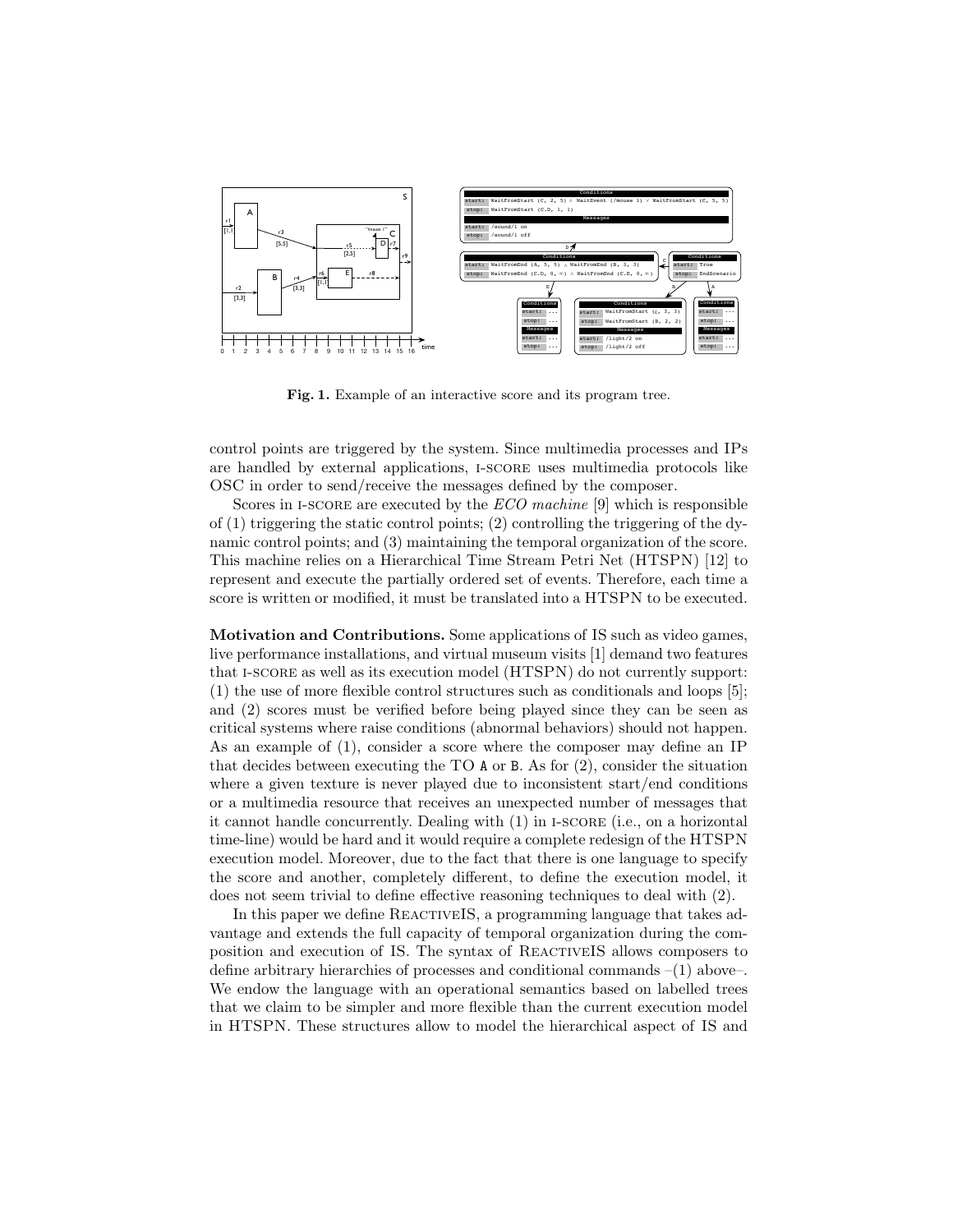provide an intuitive representation of their execution. Roughly, the program is represented by a tree whose nodes define the conditions needed to stop/start the TOs. The state of the system is a proper subtree of the program tree that contains information about the start/stop times of each TO. Hence, trees are considered as semantic and syntactic formal objects that are very close to the structure and behavior of IS. More interestingly, they can be defined and handled by means of a well-founded theory. This simple yet powerful characterization of IS allowed us to quickly develop an interpreter of ReactiveIS written in Ocaml. The tool produces a graphical representation of the execution of the IS as the one depicted in Figure 2.

In order to deal with (2) above, we give a declarative interpretation of ReactiveIS programs as formulas in intuitionistic linear logic (ILL) [7] with subexponentials [4]. We show that such interpretation is adequate: derivations in the logic correspond to traces of the program and vice-versa. Then, we can use all the meta-theory of ILL to reason about IS. In particular, we can verify whether an IS is free of raise conditions. Moreover, we can rely on the recent developments on the specification of temporal and spatial modalities in ILL (see [10]) to declaratively enrich REACTIVEIS with new constructs. For instance, it would be possible to define IS whose hierarchy may change dynamically by allowing TOs to move into another TO according to the stimulus from the environment.

ReactiveIS thus offers the following advantages wrt to its predecessor iscore: 1) it offers an intuitive yet precise description of the behavior of IS; 2) the tree-based semantics gives a more concrete guidance to the implementer on how a score should be executed without dealing with the HTSPN model; 3) it is a first step towards a model for defining non-linear behavior (e.g., conditional statements) in IS; 4) the ILL characterization sets the basis for developing techniques and tools for the verification and analysis of IS.

Organization. Section 2 develops the theory of ReactiveIS: syntax, semantics and its properties (Sections 2.1, 2.2, 2.3). Section 2.4 is dedicated to the logical interpretation of programs and the kind of properties that can be verified. Section 2.5 discusses the ideas on how to extend the IS model to handle more flexible structures. Section 3 concludes the paper. Due to space restrictions, some auxiliary definitions and results appear in the extended version of this paper [3].

# 2 ReactiveIS: a Language for Specifying IS

In this section we introduce the syntax, semantics and logic characterization of ReactiveIS. We start with the constructors already available in i-score and later, in Section 2.5, we introduce the mechanisms for conditional statements. Syntax. REACTIVEIS programs are built from the following syntax:

 $\langle score \rangle ::= \langle structure \rangle$  $\langle \text{texture} \rangle ::= \text{ texture}(\langle \text{params} \rangle \langle \text{msg} \rangle \langle \text{msg} \rangle)$  $\langle structure \rangle ::=$  structure( $\langle parameters \rangle \langle TO-list \rangle$ )  $\langle params \rangle ::= \langle name \rangle \langle condition \rangle \langle condition \rangle$  $\langle TO\text{-}event \rangle ::= \text{start} \langle name \rangle | \text{end} \langle name \rangle$ 

```
\langle condition \rangle ::= \text{ wait}(\langle \textit{TO-event} \rangle \langle \textit{min} \rangle \langle \textit{max} \rangle)event \langle msg \rangle({\langle condition \rangle \wedge {\langle condition \rangle}})(\langle condition \rangle \vee \langle condition \rangle)
```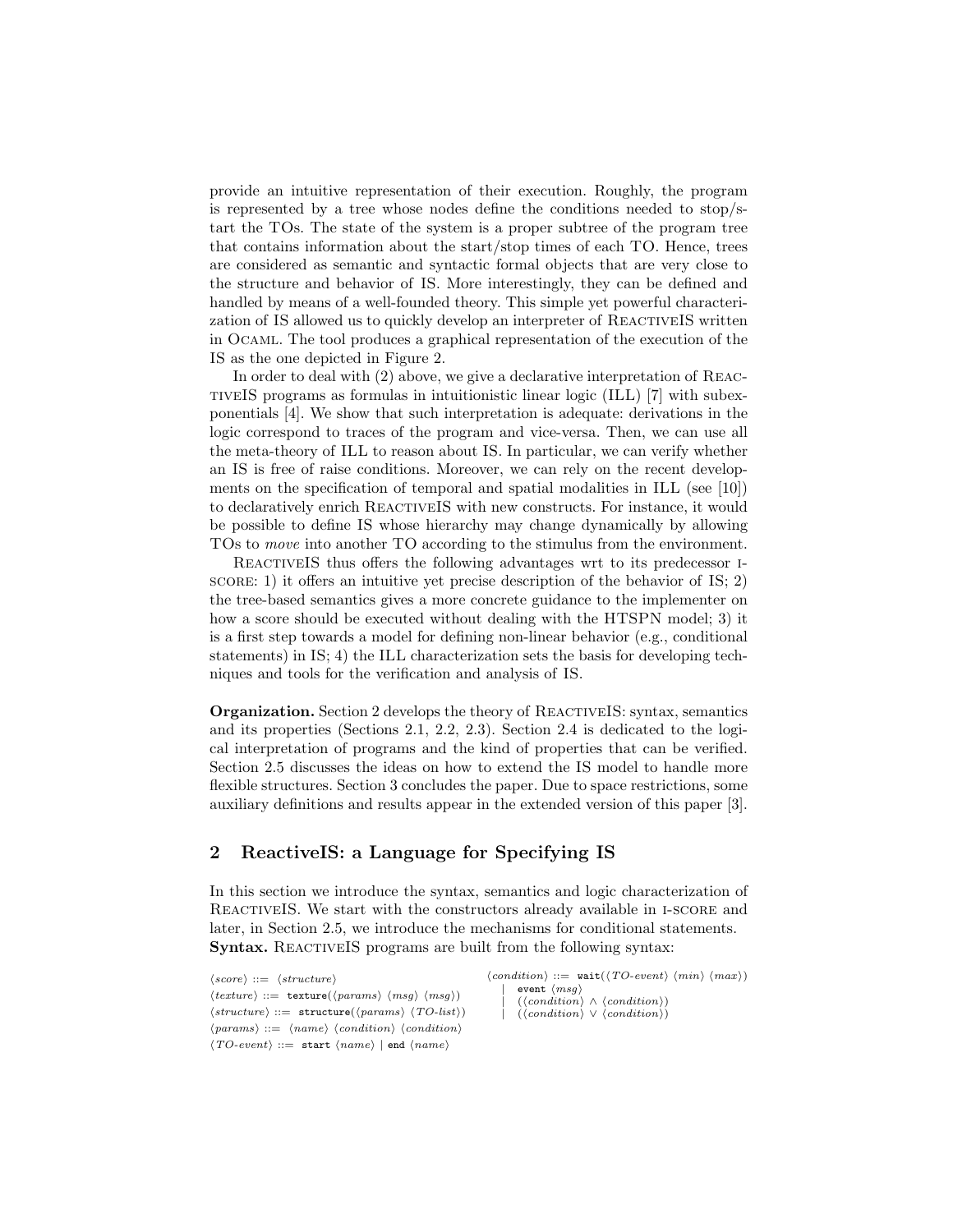Recall that a structure is a TO used to define the hierarchical organization of the score and a texture represents the execution of a given multimedia process by an external application. Hence, a score is a structure that represents the execution of a set of TOs (i.e., structures and textures). A structure is comprised of a set of parameters (explained below) and a (possibly empty) list of other TOs (TO-list). A texture requires, besides the parameters, two messages used to start and stop the external process. These messages are the output of the system and so they have to be sent to some other application by means of multimedia protocols such as OSC.

The syntactic unit params specifies a name (an identifier) for the TOs and also the starting and stopping conditions. Such conditions represent the TRs between TOs and define the temporal organization of the score.

Conditions in REACTIVEIS can be:  $(1)$  wait conditions that define a delay from the start or from the end of a TO (TO-event). Delays are defined as a range between 0 and  $\infty$ , thus allowing flexibility in temporal specifications; (2) an event condition represents the triggering of a specific event by the environment. Such events are messages  $(msg)$ , for instance "/mouse 1", sent by the performer during execution (at IPs). Such messages represent the inputs of the system. More complex conditions can be written by using conjunctions and disjunctions.

As an example, consider the definition for the structure C in Figure 1:

```
\begin{array}{c|c} 1 & \text{Structure } C = \{ \\ 2 & \text{start.c} = (\text{Wait}) \end{array}\begin{array}{c|c} 2 & \text{start.c} = (\text{Wait}(\text{End}(\text{A}), 5, 5) & \text{Wait}(\text{End}(\text{B}), 3, 3)); \\ 3 & \text{stop.c} = (\text{Wait}(\text{End}(\text{D}), 0, \text{INF}) & \text{Wait}(\text{End}(\text{E}), 0, \text{IN}) \end{array}stop.c = (Wait(End(D), 0, INF) & Wait(End(E), 0, INF));\begin{array}{c|c} 4 & \text{Texture D} = \{ \\ 5 & \text{start.c} = \end{array}5 start.c = ((Wait(Start(C), 2,5) & Event("/mouse 1")) | Wait(Start(C), 5, 5));<br>6 stop.c = Wait(Start(D), 1, 1);
6 stop.c = Wait (Start (D), 1, 1);<br>
start.msg = "/sound/1 on"; s
                                     = "/sound/1 on"; stop.msg = "/sound/1 off";
           8 }; ... };
```
Attributes start.c and stop.c represent, respectively, the start and stop conditions of the TO. The Wait condition receives three arguments: an event representing the start/end of a TO, its minimum and its maximum duration (that can be infinite, denoted INF). Condition Event receives a particular OSC message that will be sent by the performer (e.g., "/mouse  $1$ "). If 5 time-units have elapsed after starting C and such message has not yet arrived, D will automatically start (due to the disjunction in the starting condition). Attributes start.msg and stop.msg specify the messages that must be sent to external multimedia processes.

#### 2.1 Conditions and Program Representation

In this section we give a tree-based representation of REACTIVEIS programs and we formalize the idea of conditions. Such definitions will be later used to describe the operational semantics of the language.

Conditions are built from a Condition System (CS) which is a first-order signature  $\Sigma$  that contains the distinguished predicates WaitFromStart, WaitFromEnd, EndScenario and WaitEvent. We also assume a (decidable) first-order theory  $\Delta$  over  $\Sigma$  for dealing with deductions such as  $x > 40 \models x > 0$ . We shall use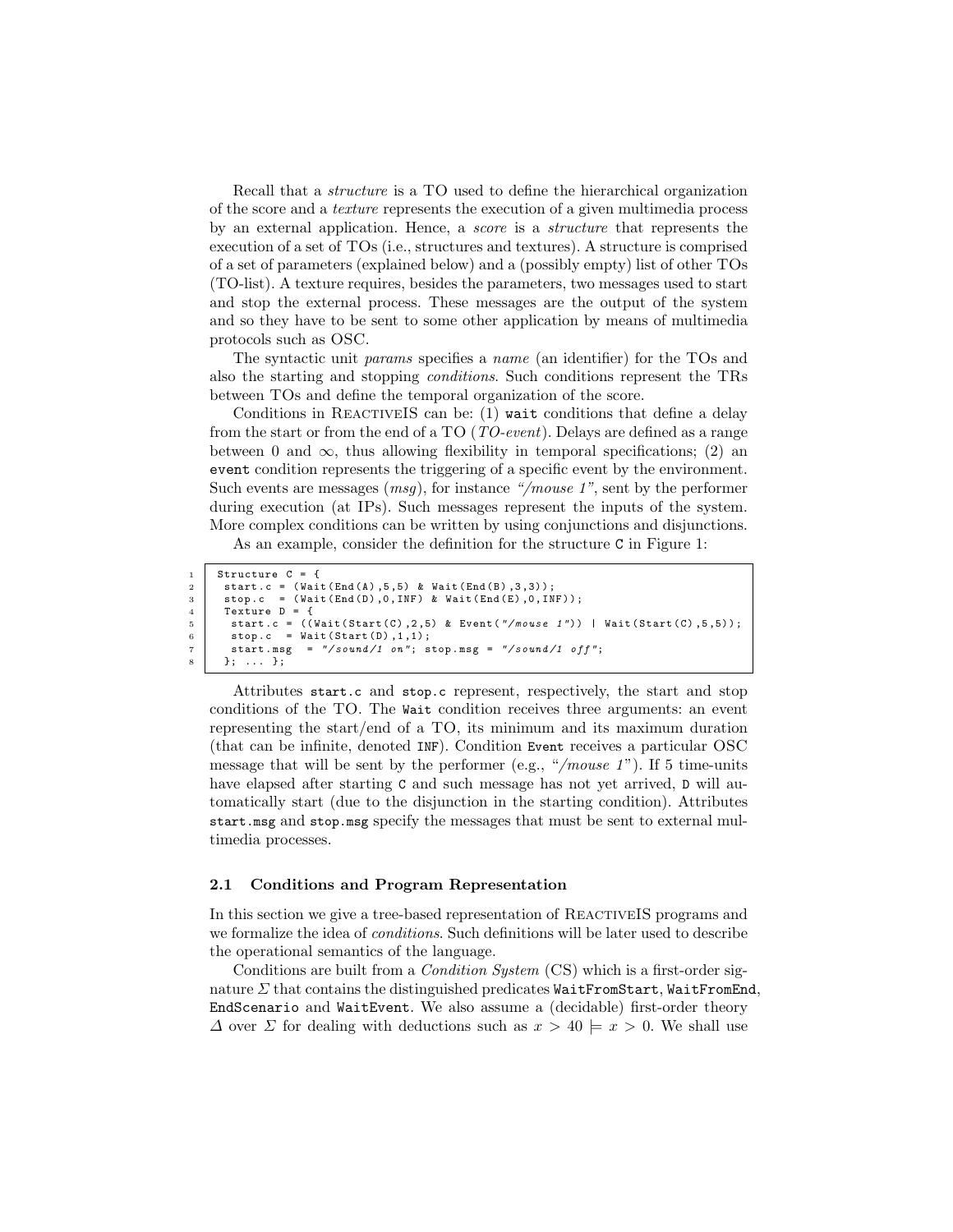C to denote the set of conditions (formulas) built from  $\Sigma$  and the grammar:  $F, G, \ldots :=$  true  $|A| F \wedge G | F \vee G$ , i.e., conditions can be atomic formulas (e.g., predicates) or conjunctions/disjunctions of formulas.

A program in ReactiveIS is defined as a labelled tree whose nodes represent the TOs of the score. We will sometimes abuse notation and refer to TOs simply as nodes. Each node is associated with the conditions for starting and stopping the TO, and the corresponding messages.

**Definition 1 (Program Tree).** Let N be a countable set of nodes, B the set of labels representing the names of  $TOS$ , and M the set of messages. A program tree is a labelled tree  $P = \langle N, E, \ell, m, r \rangle$  where:  $N \subseteq \mathcal{N}$  is the set of nodes;  $E \subseteq N \times B \times N$  is the set of edges;  $\ell : N \to C \times C$  is a total function representing the start/end conditions;  $m : N \to \mathcal{M} \times \mathcal{M}$  is a partial function representing the messages for starting/stopping an external application; and  $r \in N$  is the root of the tree. Given  $n \in N$ , we shall use  $c_s(n)$  and  $c_e(n)$  (resp.  $m_s(n)$  and  $m_e(n)$ ) to to denote the starting/stopping conditions (resp. messages) for n.

For a given tree  $T$ , the nodes, the edges, and the root node of  $T$  are denoted by  $V(T)$ ,  $E(T)$  and root(T), respectively. We write  $s \stackrel{a}{\rightarrow} t$  to represent an alabeled edge from  $s$  (the source) to  $t$  (the target). As usual, sequences of labels  $\alpha = a_0 \cdot a_1 \ldots a_n$  represent a path from the root r to a given node u in T. We use the empty sequence  $\varepsilon$  to represent the root of T. For a path p in T, target  $T(p)$ is its ending node.

The right part of Figure 1 shows a fragment of the program tree for our running example. The predicates WaitFromStart(p,t1,t2) and WaitFromEnd(p,t1 ,t2) hold when the time elapsed since the start and the end, respectively, of the target node of the path  $p$  is within the interval  $[t1, t2]$ . WaitEvent(e) waits for the external message e. Observe that the root node has no wait condition for starting (true) and it finishes when all its children have finished (EndScenario).

#### 2.2 State Tree and Tree Operations

An execution state of a REACTIVEIS program is also represented as a *labelled* tree that identifies the TOs currently being executed and the ones that have already stopped. Each node in the tree has associated the times on which the TO started and stopped. If a TO has not been stopped yet, we use as stop time the special symbol  $\perp \notin \mathbb{Z}_+$ . We shall use  $\mathbb{Z}_+$  to denote  $\mathbb{Z}_+ \cup \{\perp\}.$ 

**Definition 2** (State Tree). A state tree is a labelled tree  $S = \langle N, E, \ell, r \rangle$  where N, E and r are as in Definition 1 and  $\ell : N \to \mathbb{Z}_+ \times \mathbb{Z}_+$  is a total function giving, for each node, its starting and ending times. Functions  $t_s : N \to \mathbb{Z}_+$  and  $t_e: N \to \mathbb{Z}_+$  give the starting and stopping time of a node, respectively.

S is a valid state for a program tree P if S is homomorphic to P, i.e., there exists  $f: V(S) \to V(P)$  that preservers the structure:  $f(root(S)) = root(P)$  and  $s \xrightarrow{a} t \in E(S)$  iff  $f(s) \xrightarrow{a} f(t) \in E(P)$  (see Figure 2(a)).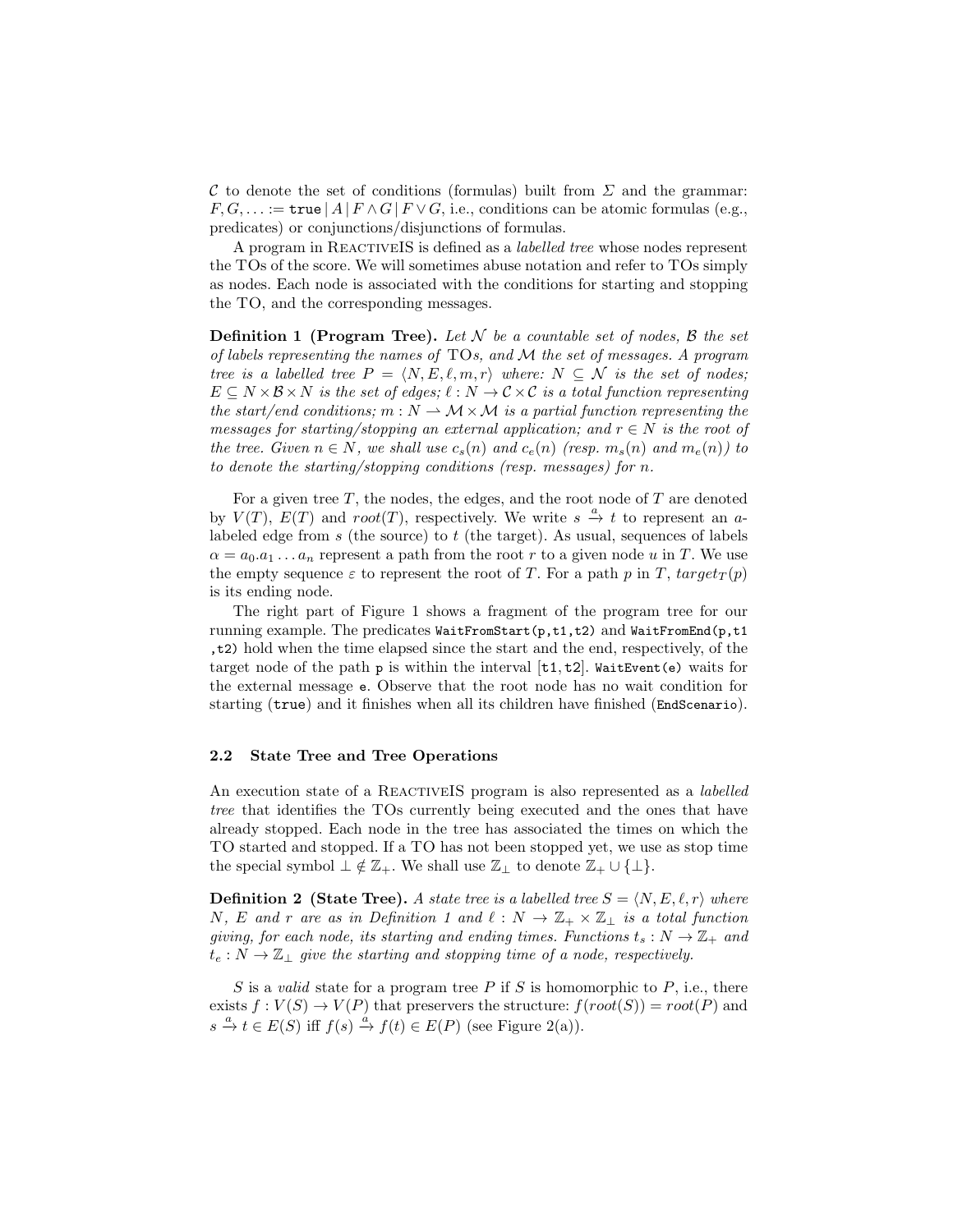Now we define two operations on state trees, stopping and starting a TO. We use  $L(S)$  to denote the set of all paths in S including  $\varepsilon$ .

**Stopping a TO.** When a node  $n$  is stopped, its stop time, and the stop time of its (non already stopped) children, must be updated with the current time of execution. Formally,  $stop(S, p, t) \triangleq \langle N, E, \ell \Leftrightarrow \{n \mapsto (t_s(n), t) \mid n \in k\}, r \rangle$  where  $k = \{ n \mid n \in D(target_S(p)) \land t_e(n) = \bot \}$ . " $\Leftrightarrow$ " means relational overriding, i.e,  $\ell \Leftrightarrow R \cong R \cup \{ x \mapsto y \mid x \mapsto y \in \ell \land x \notin dom(R)\}; D(v)$  denotes the set containing v and its descendants in S;  $p \in L(S)$  is a path; and  $t \in \mathbb{Z}_+$  is the current time of execution.

Starting a TO. This operation causes that a new b-labelled edge be added to the current state tree. This edge points to a new node having the current time as its start time and an undefined stop time. More precisely, for a non-empty path p, let  $up(p)$  be the sequence of labels without the last label, and  $last(p)$  be the last label of the sequence. For a path  $p \in L(S)$  and a time  $t \in \mathbb{Z}_+$ , starting a TO is defined as  $start(S, p, t) \triangleq \langle N \cup \{n_1\}, E \cup \{n \stackrel{b}{\rightarrow} n_1\}, \ell \cup \{n_1 \mapsto (t, \perp)\}, r \rangle$ where  $n_1 \notin N$ ,  $n = target_S(up(p)), b = last(p)$ . Figure 2(b) shows the start of C.



Fig. 2. Basic operations on state trees.

#### 2.3 Operational Semantics

The semantics of REACTIVEIS considers two kind of reduction relations,  $\rightarrow$ and  $\implies$ , parametric on the program tree P (see Figure 3). Recall that the input of the program is a set of messages produced by the environment and the output is the set of messages the program must produce during a time-unit. Hence, the *observable* transition  $\langle S, t \rangle \stackrel{I, O}{\Longrightarrow}_P \langle S', t + 1 \rangle$  means that at time t, the state tree  $S$  on input  $I$  reduces in one time unit to  $S'$  and outputs  $O$ . The observable transitions are obtained from finite sequences of internal transitions. Such *internal* transitions represent how the state  $S$  is gradually updated by starting/stopping TOs. It is important to notice that the changes in the state of the score are only visible at the end of the time-unit, i.e., it is assumed that internal transitions cannot be directly observed.

The internal transition  $\langle St, O \rangle_S^{I,t} \longrightarrow_P \langle St', O' \rangle_S^{I,t}$  means that, given that the input in the current time-unit is  $\overline{I}$  and the initial state is  $S$ , the state  $St$  moves to  $St'$  possibly adding new messages to the set O leading to O'. Let us give some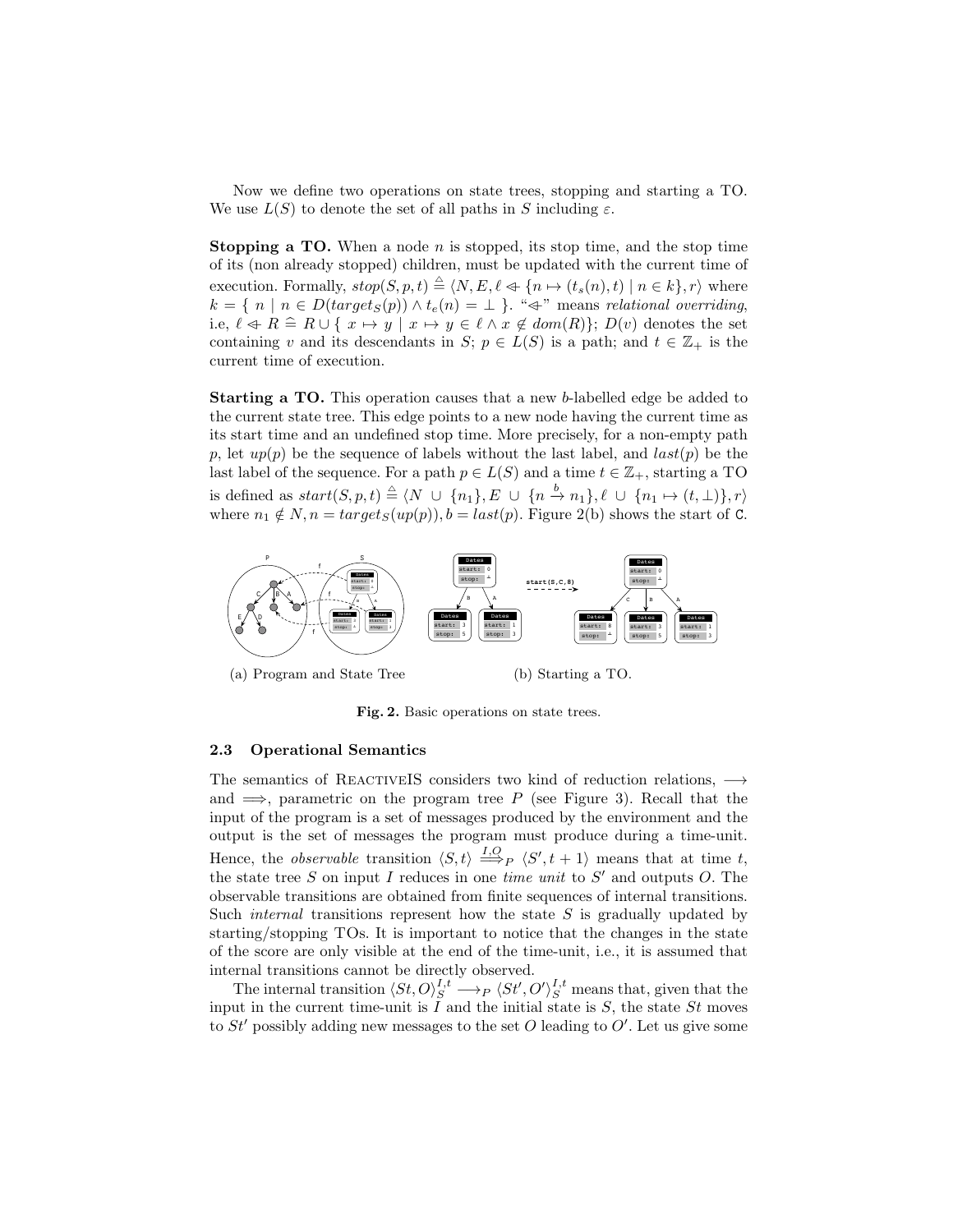RSTART 
$$
\frac{p \in \text{caastart}(S, P) \langle P, S, I, t \rangle \models c_s(n)}{\langle St, O \rangle_S^{I,t} \rightarrow_P \langle start(St, p, t), O \cup \{m_s(n)\} \rangle_S^{I,t}}
$$
 where  $n = target_P(p)$   
\nRSTOP  $\frac{p \in \text{canstop}(S) \langle P, S, I, t \rangle \models c_e(n)}{\langle St, O \rangle_S^{I,t} \rightarrow_P \langle stop(St, p, t), O \cup \{m_e(n)\} \rangle_S^{I,t}}$  where  $n = target_P(p)$   
\nRTIME  $\frac{\langle S, \emptyset \rangle_S^{I,t} \rightarrow_P^* \langle S', O \rangle_S^{I,t} \rightarrow_P}{\langle S, t \rangle \stackrel{I, O}{\Longrightarrow} P \langle S', t + 1 \rangle}$ 

**Fig. 3.** Rules for the internal reduction  $\longrightarrow$  and the observable reduction  $\Longrightarrow$ .

intuition. We define  $p_{alive}(S) = \{p | p \in L(S) \land t_e(target_S(p)) = \bot\}$ , i.e., the set of TOs that are currently running. Moreover, let  $Children(p)$  be the set of paths of a program tree  $P$  from the root node to the children of the ending node of p (i.e.,  $target_P(p)$ ). Since a TO can only start if its parent is running and it has not stopped yet, we can compute the set of TOs that can start by defining  $canStart(P, S) \triangleq \{p \mid p_{parent} \in p_{alive}(S) \land p \in Children(p_{parent})\} \setminus L(S).$ 

The rule R<sub>Start</sub> says that a TO is executed only if (a) it has not yet been executed and (b) its start condition is satisfied. Premise (a) is ensured with the aid of the set  $canStart(S, P)$  explained before. Premise (b) is asserted by means of the relation  $\langle P, S, I, t \rangle \models F$  that intuitively means that the current state satisfies the condition F. The precise definition of  $\models$  is in [3].

The rule  $R_{\text{STOP}}$  dictates that a TO is stopped only if (a) it is currently being executed and (b) its end condition is satisfied. Premise (b) is similar as in the previous rule. Premise (a) is ensured with the aid of the set  $canStop(S) \triangleq$  ${p \mid p \in L(S) \land t_e(target_S(p)) = \perp}$  that contains the nodes in the state tree whose end time is not defined.

The only non-determinism of REACTIVEIS programs is due to the signals provided by the environment. Then, we can prove that the observable relation is indeed a function (the proof is in [3]).

**Theorem 1 (Determinism).** For all state S and input I, if  $\langle S, t \rangle \stackrel{I, O_1}{\Longrightarrow}_P \langle S_1', t' \rangle$ and  $\langle S, t \rangle \stackrel{I, O_2}{\Longrightarrow}_P \langle S_2', t' \rangle$  then  $O_1 = O_2$  and  $S_1' = S_2'$ .

#### 2.4 Logical Characterization of IS

An appealing feature of REACTIVEIS is that it allows a logic characterization as formulas in intuitionistic linear logic (ILL) [7] with subexponentials [4] (SELL). The technical details of this semantics can be found at [3]. In the following, we shall give some intuitions to understand what kind of properties we are able to verify about IS.

The formula  $!^aF$  in SELL means that F is marked with a given modality a. The index a is taken from a poset  $\langle I, \preceq \rangle$  (the subexponential signature) and it can be interpreted as a spatial location or a time-unit [10]. Here, we shall mark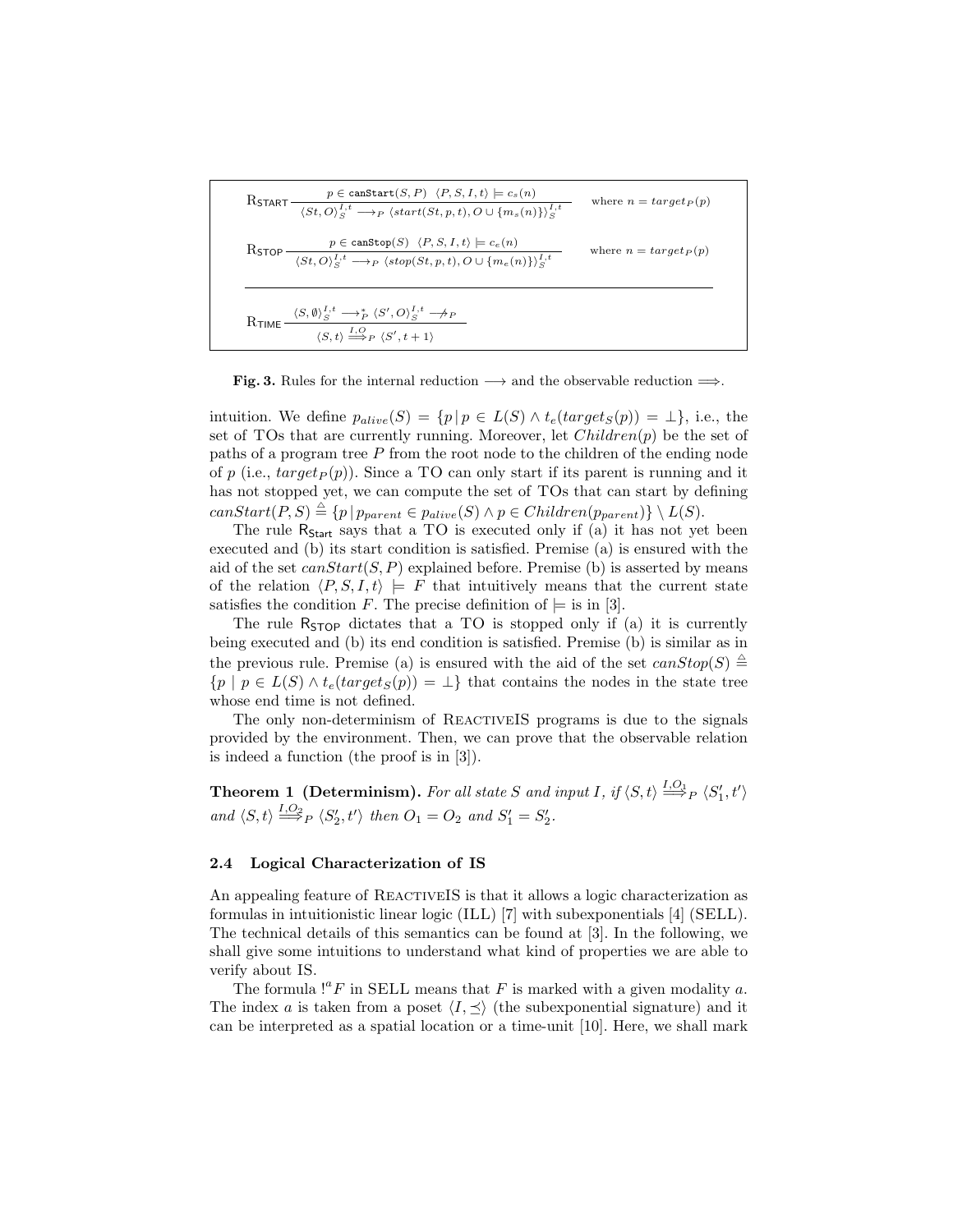the formulas with subexponentials of the form  $t.x$  where  $t$  represents the current time-unit and " $x$ " can be:

- $e^{i \cdot i}F$ : F is an input from the environment, e.g.,  $e^{i \cdot i}$ evt(mouse1)
- $e^{i \cdot \theta}F : F$  is an observable action, e.g.,  $e^{i \cdot \theta} \text{msg}(m)$  means that the starting/stopping message m was added.
- $e^{i.s.p}F : F$  represents information about the state, e.g.,  $e^{i.s.A}$ box $(-,-)$  means that A has not been started yet. We use "−" instead of " $\perp$ ", as in the previous section, since "⊥" is a logical symbol in ILL.

The advantage of using subexponentials is that we can neatly split the logical context in a sequent. In our particular case, the context is split into different time-units and each time-unit stores information about inputs from the environment  $(t,i)$ , observable actions  $(t.o)$  and information about the state of the system  $(t.s)$ . To better understand this idea, consider the following derivation:

$$
\frac{!^{4.i} \text{evt}(e2),!^{4.i} \text{evt}(e3) \longrightarrow!^{4.i} \text{evt}(e3)}{!^{3.i} \text{evt}(e1),!^{4.i} \text{evt}(e2),!^{4.i} \text{evt}(e3),!^{4.s.A} \text{box}(5,7) \longrightarrow!^{4.i} \text{evt}(e3)} \, !_R
$$

Roughly, we are trying to prove that the event e3 occurred in the time-unit 4. The introduction rule for  $!$  ( $!_R$ , called promotion rule) forces to delete (weaken) from the context all the formulas with subexponentials not related to  $4.i$ . Then, we cannot use the information available on time-unit 3 (i.e.,  $!^{3.i}$ evt(e1)) nor the information about the state of the system (i.e.,  $!^{4.s.A}$ box $(5, 7)$ ).

The encoding of each TO in a REACTIVEIS program gives rise to three formulas. Namely, ctr to control when to start/stop the TO and str and stp to handle the action of starting/stopping the TO. Let us consider the texture D in our running example whose starting condition depends on the starting of C and an event from the environment. We define the control formula as follows:

$$
\texttt{ctr}(D,\texttt{t}) \stackrel{\text{def}}{=} \stackrel{\text{!}{t.s.D}}{=} \stackrel{\text{!}{s.S.D}}{=} \texttt{STOP } \multimap \texttt{stop-imm}(D,t) \ \& \ \stackrel{\text{!}{t.s.D}}{=} \texttt{RUN } \multimap \texttt{decide}(D,t) \& \ \stackrel{\text{!}{t.s.D}}{=} \texttt{IDLE } \multimap \forall n,m.(\stackrel{\text{!}{t.s.D}}{>} \texttt{box}(n,m) \multimap \stackrel{\text{!}{t+1).s.D}}{=} \texttt{box}(n,m))
$$

Intuitively, D can only proceed if its parent C has already added to the context one of the predicates P\_STOP, P\_RUN or P\_IDLE notifying its current state (stopped, currently running or idle –already stopped or not started–). We recall that  $F \nightharpoonup G$  represents linear implication. The additive conjunction & allows us to choose between three possible choices: stop immediately (stop-imm), decide to start or stop (decide) or continue in the same state. The definition of these formulas can be found in [3].

Let us consider the formulas needed to start the execution of  $D$ :

$$
\begin{array}{ll}\texttt{str}(\texttt{D},\texttt{t}) & \stackrel{\texttt{def}}{=} (\texttt{condition} \multimap \texttt{start}(D,t)) \ \& \ (\texttt{default} \multimap !^{(t+1).s.D} \texttt{box}(-,-))\\ \texttt{start}(D,t) \stackrel{\texttt{def}}{=} !^{t.s.D} \texttt{box}(t,-) \otimes !^{(t+1).s.D} \texttt{box}(t,-) \otimes !^{t.o} \texttt{msg}(m_s(D))\end{array}
$$

The formula condition is obtained by translating the starting condition of D into a SELL formula. The formula default (see [3]) says that the starting conditions cannot be satisfied in the current time-unit and then, the state of D remains the same. Note that the formula  $\texttt{start}(D, t)$  adds to the context the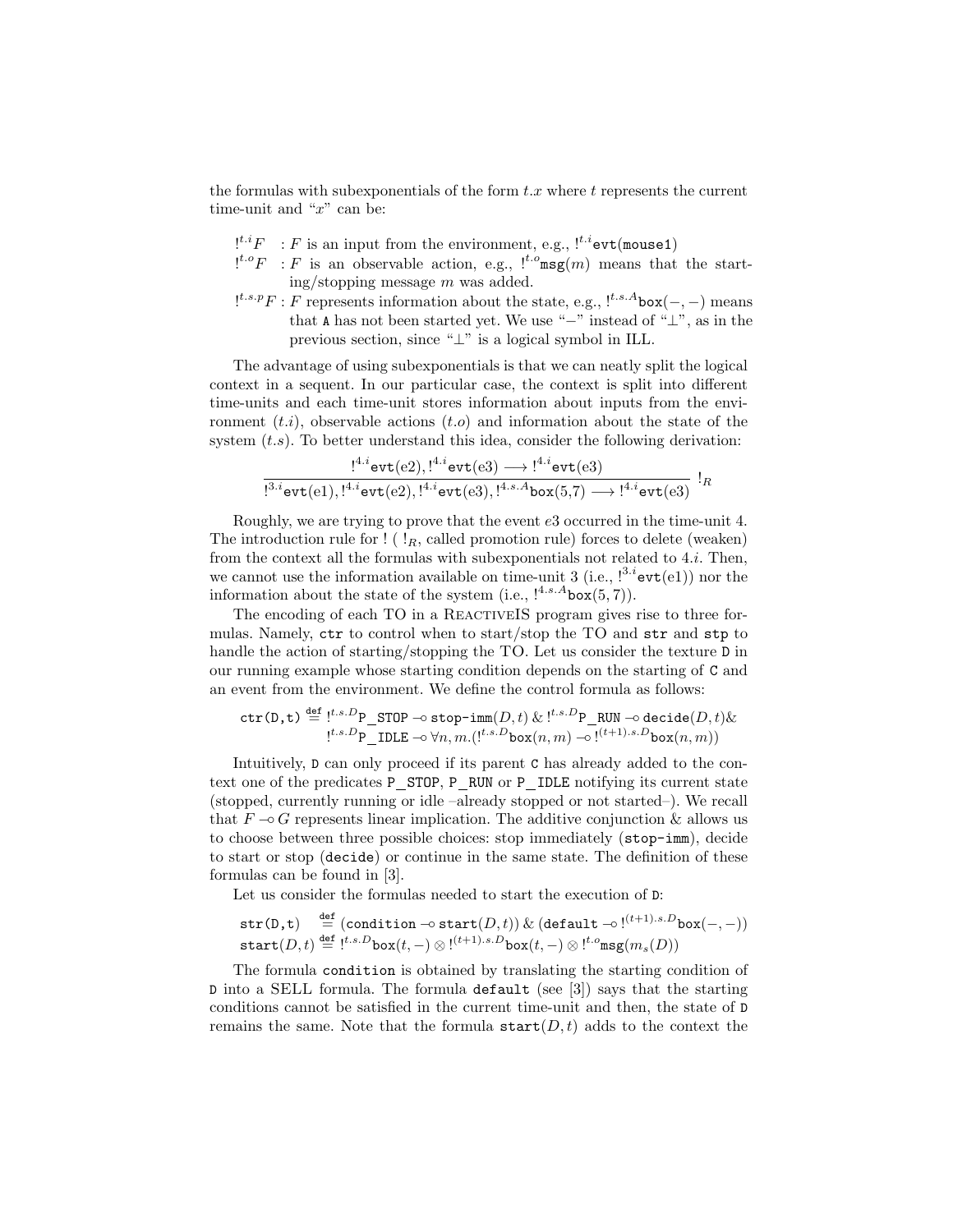information needed to deduce that  $D$  started at time-unit  $t$  and it also adds to the context t.o the starting message of D. The formulas controlling the stopping of D can be defined similarly.

With the aid of these formulas and some auxiliary definitions in [3], we can define an encoding  $\lbrack \cdot \rbrack$  mapping REACTIVEIS programs into SELL formulas. Moreover, by relying on a focused [2] proof system for SELL, we can show that operational steps correspond to derivations in SELL and vice-versa (see theorem below). Focusing is a discipline on proofs to reduce the non-determinism during proof search. Hence, focused proofs can be interpreted as the normal form proofs for proof search. Roughly, once we choose to work on a formula (i.e., we focus on it), we do not have more choices that decompose it completely. Hence, in the end of the focused phase, we observe that the logical derivation mimicked exactly the operational steps of the encoded program.

**Theorem 2 (Adequacy).** Let P be a REACTIVEIS program. Then,  $\langle S, t \rangle \stackrel{I, O}{\Longrightarrow}_P$  $\langle S', t+1 \rangle$  iff the sequent  $[P], [S]_t, [I]_t \longrightarrow [S']_{t+1} \otimes [O]_t$  is provable in SELL.

The previous theorem opens the possibility of reasoning about IS by using well established techniques in proof theory. Moreover, all the tools developed for SELL [10] can be applied to verify properties of scores. For that, we consider SELL sequents of the form  $[P], [S_{\text{init}}]_0$ , env  $\longrightarrow \mathcal{G}$  where P is the program (the score);  $S_{\text{init}} = \{\{r\}, \emptyset, \{r \mapsto (0, \perp)\}, r\}$  is the initial configuration of the score; env encodes any possible input from the environment (i.e., a disjunction of all the possible inputs from the environment); and  $G$  encodes the property to be verified (i.e., the goal).

Let us give some examples of  $G$ -formulas. Consider the case where we want to verify that two TOs A and B must be executed concurrently. Then we can set  $\mathcal{G} =$  $\mathbb{U}t.\exists n,m.$ <sup>t.s.A</sup>box $(n,-)\otimes$ <sup>t.s.B</sup>box $(m,-)$  meaning that there exists a time-unit  $t \left( \mathbb{U} t \right)$  such that in that time-unit A and B have already started and not stopped. As another example, consider the fact that regardless the inputs from the environment, the TO B cannot be currently playing if A has finished its execution. In that case, we have  $\mathcal{G} = \bigcap L \cdot \exists n_1, n_2$ .<sup>[t.s.A</sup>box $(n_1, n_2) \negthinspace \negthinspace \negthinspace \negthinspace \negthinspace \negthinspace \exists n'_1, n'_2$ .[t.s.B<sub>box</sub> $(n'_1, n'_2)$ meaning that for all time-unit  $t \in (\mathbb{R}^d)$ , if A has already stopped, then it must be the case that B has already stopped too. Now assume that there is a precedence relation between A and B, i.e., B cannot start if A is currently playing. In this case,  $\mathcal{G} = \mathbb{R}^t \cdot (\exists n \cdot l^{t.s.A} \text{box}(n,-)) - \mathbb{R}^{t.s.B} \text{box}(-,-)$ . Finally, one may be interested in proving that there exists at least one execution path such that a given TO A is executed. This can be formalized by proving the property  $\mathcal{G} = \Cup{t}.\exists n, m. !^{t.s.A}$ box $(n, m).$ 

#### 2.5 Extending the IS Model

Having a formal model for IS opens the possibility to propose new programming constructs and reason about its behavior. For instance, it turns out that the notion of conditions as logical formulas and its realization in the operational semantics  $(\langle P, S, I, t \rangle \models F)$  are general enough to define conditional statements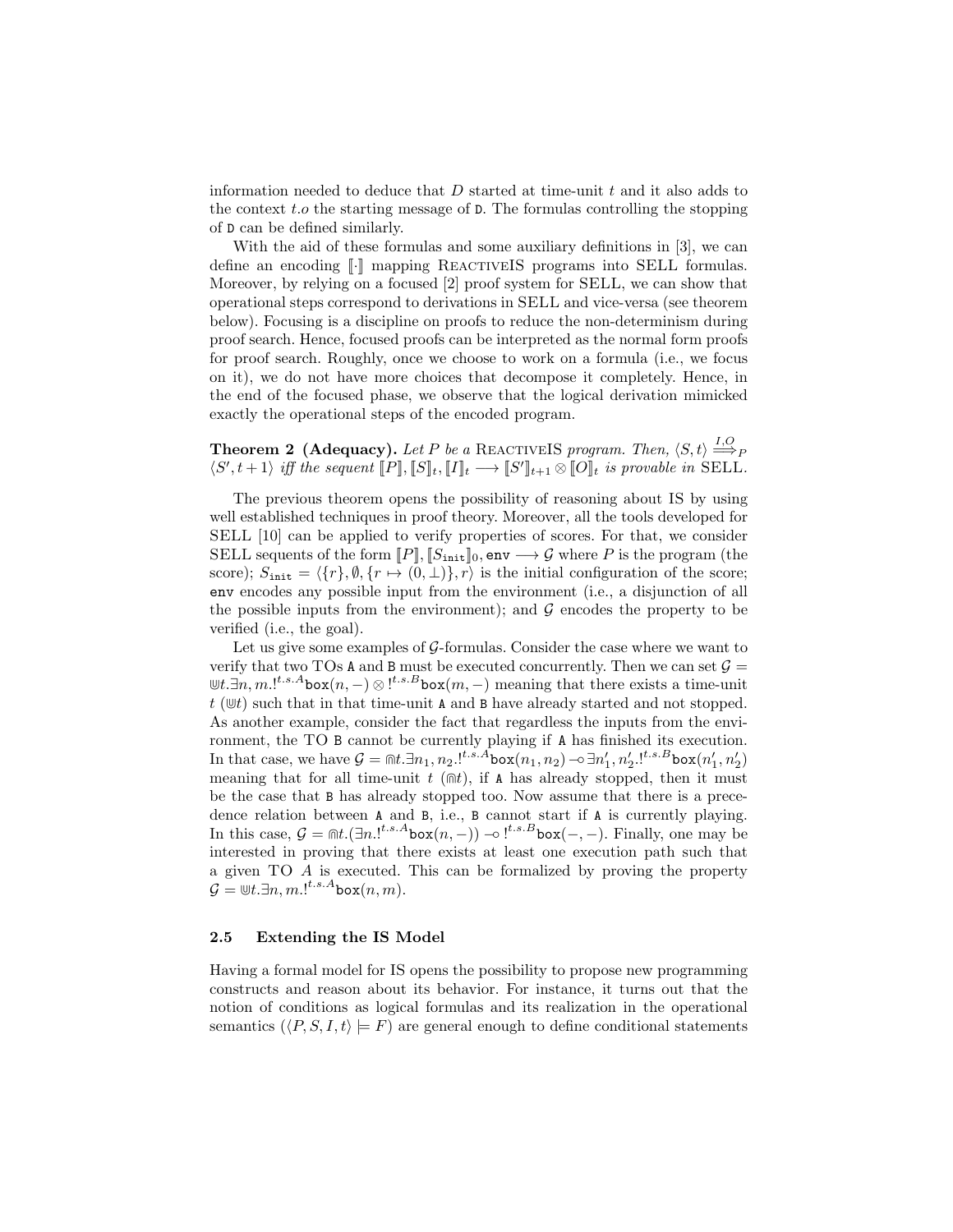in ReactiveIS. For that, let us extend the syntax of ReactiveIS to consider conditions of the form  $\langle conditions \rangle ::= \ldots |$  event  $(e(n)$  op  $\langle value \rangle)$  where e is an event with a carried value n and op is a relational operator (e.g.,  $\leq$ , =, etc). Let mouse be a parametric event with two possible values, 1 and 2. By defining the starting condition of a TO A as  $event(mouse(n) = 1)$ , and the condition of B as event(mouse(n) = 2), we can define a score that waits until the mouse event is detected. Then, it decides whether to execute A or B. Since the conditions on the carried value  $n$  are mutually exclusive, it would be more natural to write  $if$ c then A else B to specify such behavior. Hence, IPs can now be used to express non-linear behaviors: once an event is detected, the evaluation of the expression "n op value" will determine the flow of the score.

Interestingly, the logical semantics of REACTIVEIS will allow the composer to verify that, regardless the path taken by the performer, the desired properties of the score hold. These techniques can also be used to avoid mistakes during composition. For instance, consider the situation where the starting condition of another TO C depends on both the starting of A and B. In this case, the logical semantics will detect that C will be never played.

Loops can be also obtained in a similar fashion. However, special attention must be paid to avoid two copies of the same TO during execution. For that it suffices to consider that the repetition of a  $TO$  A is restricted to: (1) A has already stopped and (2) the performer must send an event to control whether A has to be played again (i.e., loops are guarded by IPs). The semantics and the logic characterization require a minimal change to reset the starting and stopping times of A in order to enable its next execution.

# 3 Concluding Remarks and Related Work

We have introduced REACTIVEIS, a new programming language for the composition and performing of interactive scores. We defined an operational semantics for ReactiveIS based on labelled trees which is simpler and more intuitive that the HTSPN model of I-SCORE. We also endowed REACTIVEIS with a declarative semantics based on intuitionistic linear logic with subexponentials, thus allowing us to prove the correct behavior of scores. ReactiveIS then strives at setting the foundations for reasoning about IS and, more importantly, to extend its functionality in a declarative way.

The idea of a tree-based semantics is influenced by the works in [8] and [14]. In [8] a semantics for Orc, a language to specify programs to orchestrate the invocation of sites that are subject to constraints on their execution, is presented. Such semantics considers trees annotated with information about the values of the program variables and the times at which they are assigned. In [14] a graph model to represent the semantics of video (VIDEOGRAPH) is presented. In such model the nodes represent events and they are linked to each other based on their containment and temporal relationships. On the other side, our logical characterization of REACTIVEIS is based on the ideas in [10] where subexponentials in linear logic were used to give logical semantics to concurrent programming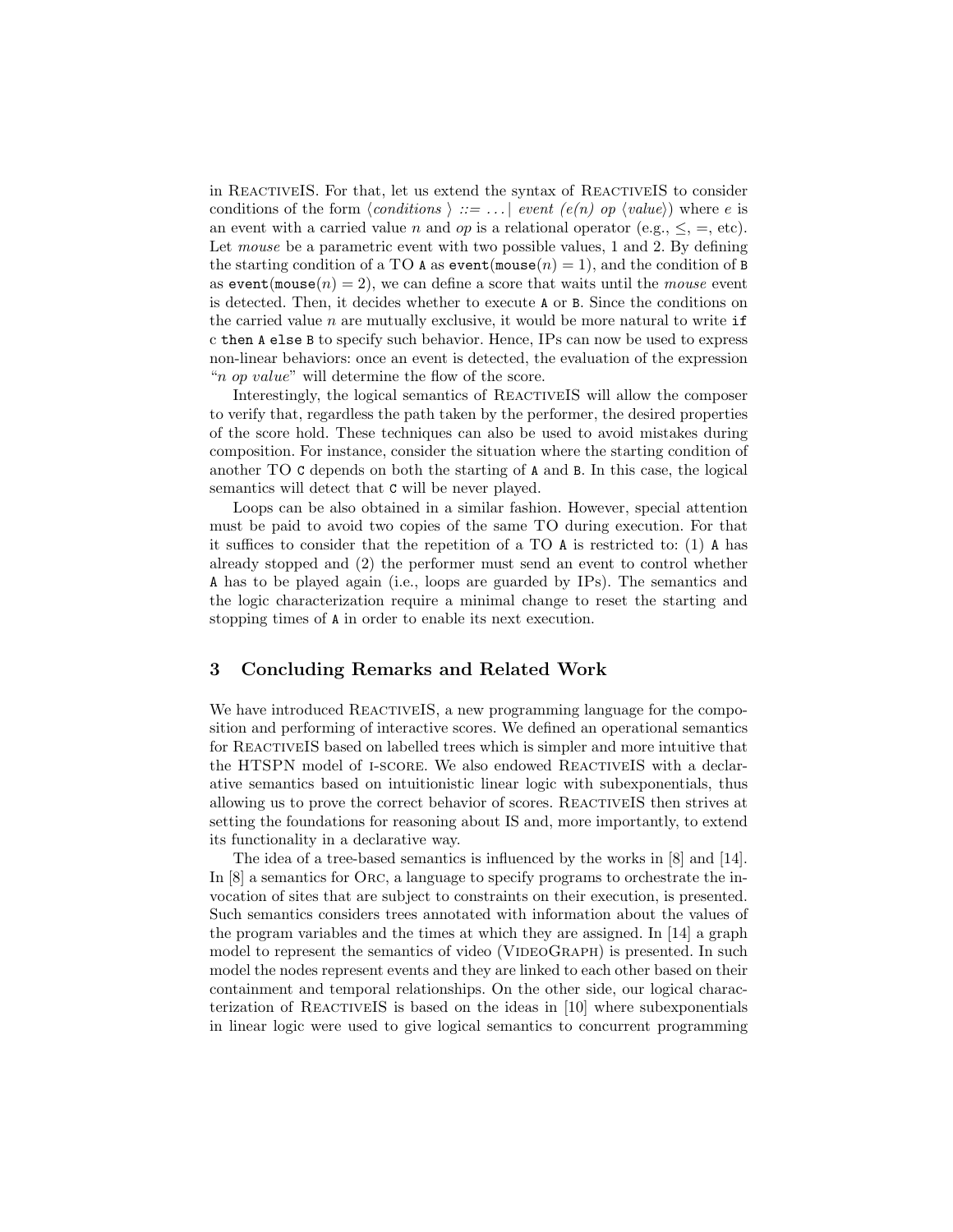languages featuring modalities. In [11,13] the authors propose a semantics for IS based on process calculi. However, no practical techniques were proposed for the verification of the score as the logical characterization presented here. Moreover, the models proposed in [11, 13] cannot be straightforwardly extended to deal with non-linear behavior.

Our next step is to formalize, for instance in Coq, the semantics presented here in order to generate a verified interpreter. Since the use of SELL formulas for specifying score's properties may be cumbersome for non-experts, we plan to develop a front-end, e.g., a small assertion language, to express such properties.

# References

- 1. Allombert, A., Marczak, R., Desainte-Catherine, M., Baltazar, P., GarnierLaurent: Virage: Designing An Interactive Intermedia Sequencer From Users Requirements And Theoretical Background. In: International Computer Music Conference (2010)
- 2. Andreoli, J.M.: Logic programming with focusing proofs in linear logic. J. Log. Comput. 2(3), 297–347 (1992)
- 3. Arias, J., Desainte-Catherine, M., Olarte, C., Rueda, C.: Foundations for reliable and flexible interactive multimedia scores. Tech. Rep., LaBRI, University of Bordeaux (Mar 2015)
- 4. Danos, V., Joinet, J., Schellinx, H.: The structure of exponentials: Uncovering the dynamics of linear logic proofs. In Proc. of Computational Logic and Proof Theory, Third Kurt Gödel Colloquium, KGC'93. Lecture Notes in Computer Science, vol. 713, pp. 159–171. Springer (1993)
- 5. De la Hogue, T., Baltazar, P., Desainte-Catherine, M., Chao, J., Bossut, C.: OSSIA: Open Scenario System for Interactive Applications. In: Journ´ees d'Informatique Musicale. pp. 78–84. Bourges (2014)
- 6. Desainte-Catherine, M., Allombert, A., Assayag, G.: Towards a hybrid temporal paradigm for musical composition and performance: The case of musical interpretation. Computer Music Journal 37(2), 61–72 (2013)
- 7. Girard, J.: Linear logic. Theor. Comput. Sci. 50, 1–102 (1987)
- 8. Hoare, T., Menzel, G., Misra, J.: A tree semantics of an orchestration language. In: Engineering Theories of Software Intensive Systems. NATO Science Series II: Mathematics, Physics and Chemistry, vol. 195, pp. 331–350. Springer (2005)
- 9. Marczak, R., Desainte-Catherine, M., Allombert, A.: Real-time temporal control of musical processes. In. Proc of the Third International Conferences on Advances in Multimedia. pp. 12–17. MMEDIA 2011 (2011)
- 10. Nigam, V., Olarte, C., Pimentel, E.: A general proof system for modalities in concurrent constraint programming. In Proc. of CONCUR. Lecture Notes in Computer Science, vol. 8052, pp. 410–424. Springer (2013)
- 11. Olarte, C., Rueda, C.: A Declarative Language for Dynamic Multimedia Interaction Systems. In Proc. of Mathematics and Computation in Music. Communications in Computer and Information Science, vol. 38, pp. 218–227. Springer Berlin Heidelberg, Berlin, Heidelberg (2009)
- 12. Sénac, P., de Saqui-Sannes, P., Willrich, R.: Hierarchical time stream petri net: A model for hypermedia systems. In Proc. of Application and Theory of Petri Nets. Lecture Notes in Computer Science, vol. 935, pp. 451–470. Springer (1995)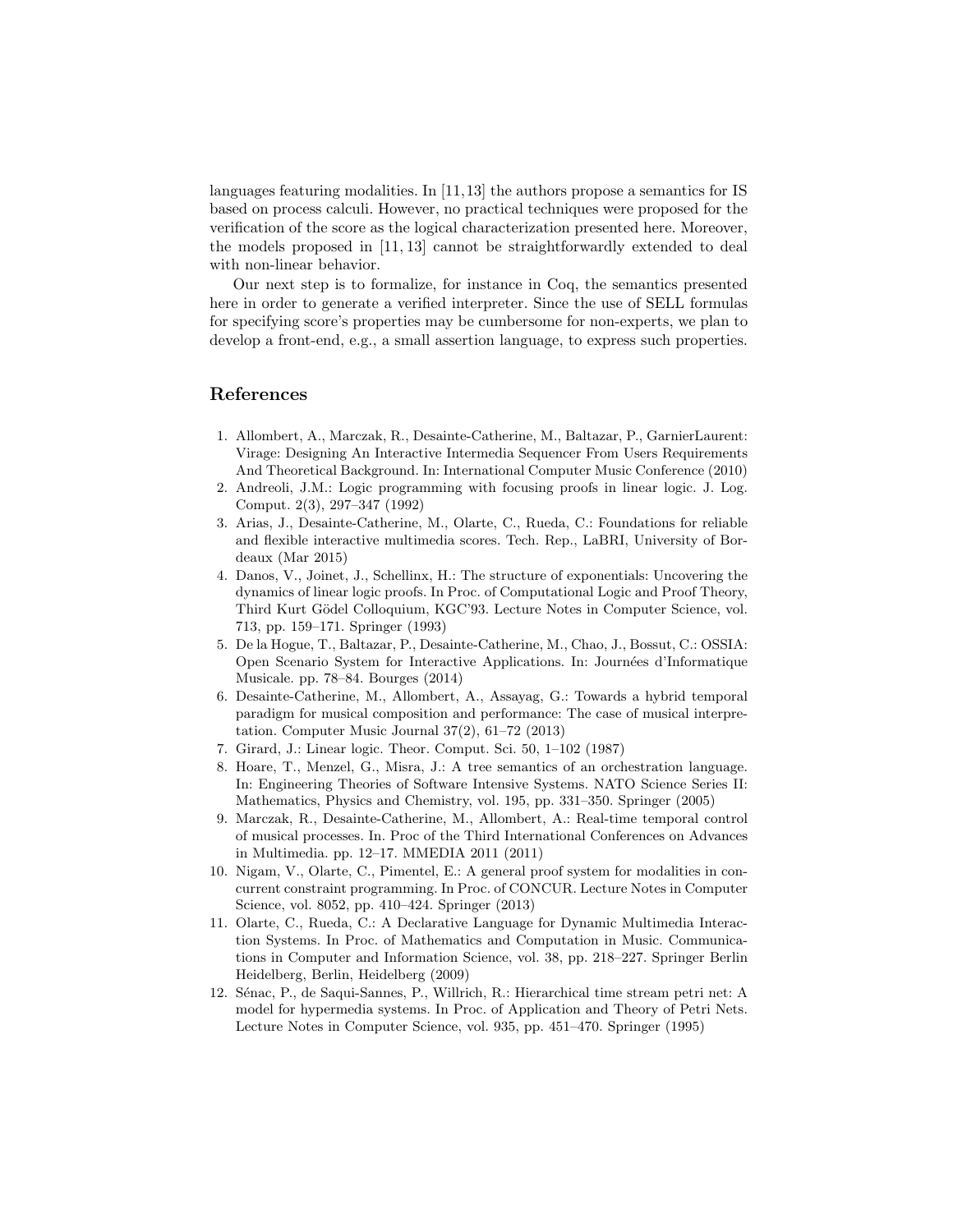- 13. Toro, M., Desainte-Catherine, M., Rueda, C.: Formal semantics for interactive music scores: a framework to design, specify properties and execute interactive scenarios. Journal of Mathematics and Music 8(1), 93–112 (2014)
- 14. Tran, D.A., Hua, K.A., Vu, K.: Videograph: A graphical object-based model for representing and querying video data. In: ER. pp. 383–396 (2000)

# Appendix

We present here some technical details about the operational semantics of Re-ACTIVEIS (Section A) and its logical characterization (Section B).

## A Operational Semantics

In this section we introduce some definitions and auxiliary results needed to define the operational semantics of REACTIVEIS.

The following definition formalizes the idea of when a *condition* can be satisfied by the current information. We consider configurations of the form  $\langle P, S, I, t \rangle$ where  $P$  is the program,  $S$  the state of the score,  $I$  the input (set of messages) and t the current time unit. The assertion  $\langle P, S, I, t \rangle \models F$  means that the configuration satisfies the condition  $F$  (recall that  $F$  are built from a Condition System (see Section 2.1)).

### Definition 3 (Semantics of  $\models$ ).

$$
\langle P, S, I, t \rangle \models \mathtt{true}
$$

$$
\langle P, S, I, t \rangle \models \texttt{WaitFromStart}(p, t_1, t_2) \text{ iff}
$$
  

$$
\exists n \cdot n \in V(S) \land n = target_S(p) \land t_1 \le t - t_s(n) \le t_2
$$

$$
\langle P,S,I,t\rangle\models \texttt{WaitFromEnd}(p,t_1,t_2) \textit{ iff } \\ \exists n\cdot n\in V(S) \land n = target_S(p) \land t_e(n) \neq \bot \land t_1 \leq t - t_e(n) \leq t_2
$$

$$
\langle P, S, I, t \rangle \models \text{EndScenario iff}
$$

$$
\forall p \cdot p \in out_P(root(P)) \Rightarrow t_e(target_S(p)) \neq \bot
$$

 $\langle P, S, I, t \rangle \models$  WaitEvent(e) iff  $e \in I$ 

$$
\langle P, S, I, t \rangle \models F \land G \ \text{iff} \ \langle P, S, I, t \rangle \models F \ \text{and} \ \langle P, S, I, t \rangle \models G
$$

$$
\langle P, S, I, t \rangle \models F \lor G \iff \langle P, S, I, t \rangle \models F \text{ or } \langle P, S, I, t \rangle \models G
$$

In the following, we state some basic properties of the internal relation  $\longrightarrow$ on the operational semantics.

Proposition 1 (Monotonicity). For any REACTIVEIS program P and valid state S, if  $\langle St, O \rangle_S^{I,t} \longrightarrow_P \langle St', O' \rangle_S^{I,t}$  then:

- 1.  $O \subseteq O'$
- 2. St is homomorphic to St'. Moreover, St' is a valid state of  $P$  (i.e., St' is homomorphic to  $P$ ).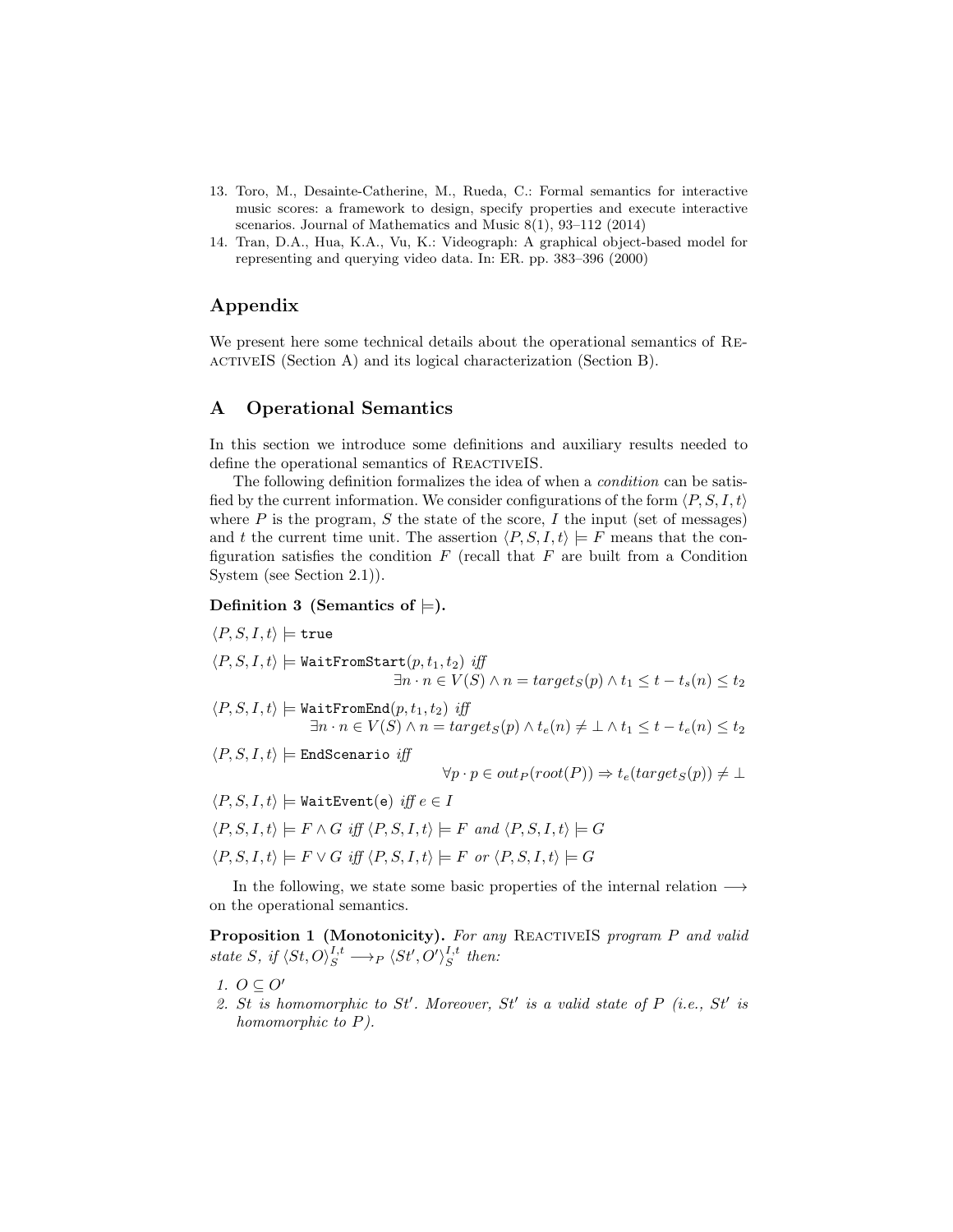*Proof.* The proof proceeds by induction on the derivation  $\longrightarrow_P$  with case analysis on the last rule applied. By simple inspection, we know that rules  $R_{\text{START}}$ and  $R_{\text{STOP}}$  only add elements to O. Then (1) holds. As for (2), if S is a valid state of  $P$ , then there exists a homomorphism  $f$  relating  $S$  and  $P$ . Let us analyze the rule R<sub>START</sub>. Assume that  $p$  is the path of a TO to be started. By definition of canStart, we know that the parent of the ending node of  $p$  is currently being executed. Moreover, by definition of  $start(S, p, t)$ , the node denoted by p is located right below its parent (since  $p$  is a path in the tree). Hence, there exists a homomorphism  $f'$  between  $St'$  and  $St$ . In rule R<sub>STOP</sub>, the set of nodes and edges is not modified (only the stop information of the ending node of  $p$ ). Then, trivially  $St$  is homomorphic to  $St'$ .  $\Box$ 

In the following, we shall use  $\gamma$ ,  $\gamma'$  to range over configurations of the form  $\langle St, O \rangle_S^{I,t}$ . We shall say that a TO p is enabled in a configuration  $\gamma$  if p triggers a STOP/START reduction. The next observation shows that firing an event during a time-unit does not disable other events. This fact will be later used to prove that REACTIVEIS is deterministic.

**Observation 1** (TO-Potentiality). Consider a configuration  $\gamma$  where two different TOs p, p' are enabled. Assume also that  $\gamma \rightarrow_P \gamma'$  using the TO p. Then:

- 1. p is not enabled at  $\gamma'$ , and
- 2. p' is enabled at  $\gamma$  iff p' is enabled at  $\gamma'$ .

*Proof.* To prove (1), note that operations  $start(S, p, t)$  and  $stop(S, p, t)$  (see Section 2.2) guarantee that p cannot be started/stopped again (see canStop and  $can Start$  predicates). As for  $(2)$ , note that the enabled conditions depend only on the initial state S. Hence, p' is enabled at  $\gamma$  iff it is enabled at  $\gamma'$ .  $\Box$ 

**Lemma 1 (Confluence).** For any REACTIVEIS program  $P$  and valid state  $St$ , if  $\langle St, O \rangle_S^{I,t} \longrightarrow_P \gamma_1$ ,  $\langle St, O \rangle_S^{I,t} \longrightarrow_P \gamma_2$  and  $\gamma_1 \neq \gamma_2$  then there exists  $\gamma_3$  such that  $\gamma_1 \longrightarrow_P \gamma_3$  and  $\gamma_2 \longrightarrow_P \gamma_3$ .

*Proof.* Assume that  $\langle St, O \rangle_S^{I,t} \longrightarrow_P \gamma_1$ ,  $\langle St, O \rangle_S^{I,t} \longrightarrow_P \gamma_2$ . If  $\gamma_1 \neq \gamma_2$  we have to consider 4 cases: both reductions are STOP-reductions; both reductions are START-reductions; one reduction corresponds to the START rule the other to the STOP rule and vice versa. In the first two cases, since  $\gamma_1 \neq \gamma_2$ , it must be the case that the selected TO  $p$  in the reductions is different. By using Observation 1, we can show that there exists  $\gamma_3$  such that  $\gamma_1 \longrightarrow_P \gamma_3$  and  $\gamma_2 \longrightarrow_P \gamma_3$ .  $\Box$ 

**Corollary 1** (Determinism). For all state S and input I, if  $\langle S, t \rangle \stackrel{I, O_1}{\Longrightarrow}_P \langle S_1', t' \rangle$ and  $\langle S, t \rangle \stackrel{I, O_2}{\Longrightarrow}_P \langle S_2', t' \rangle$  then  $O_1 = O_2$  and  $S_1' = S_2'$ .

Proof. Directly from Lemma 1.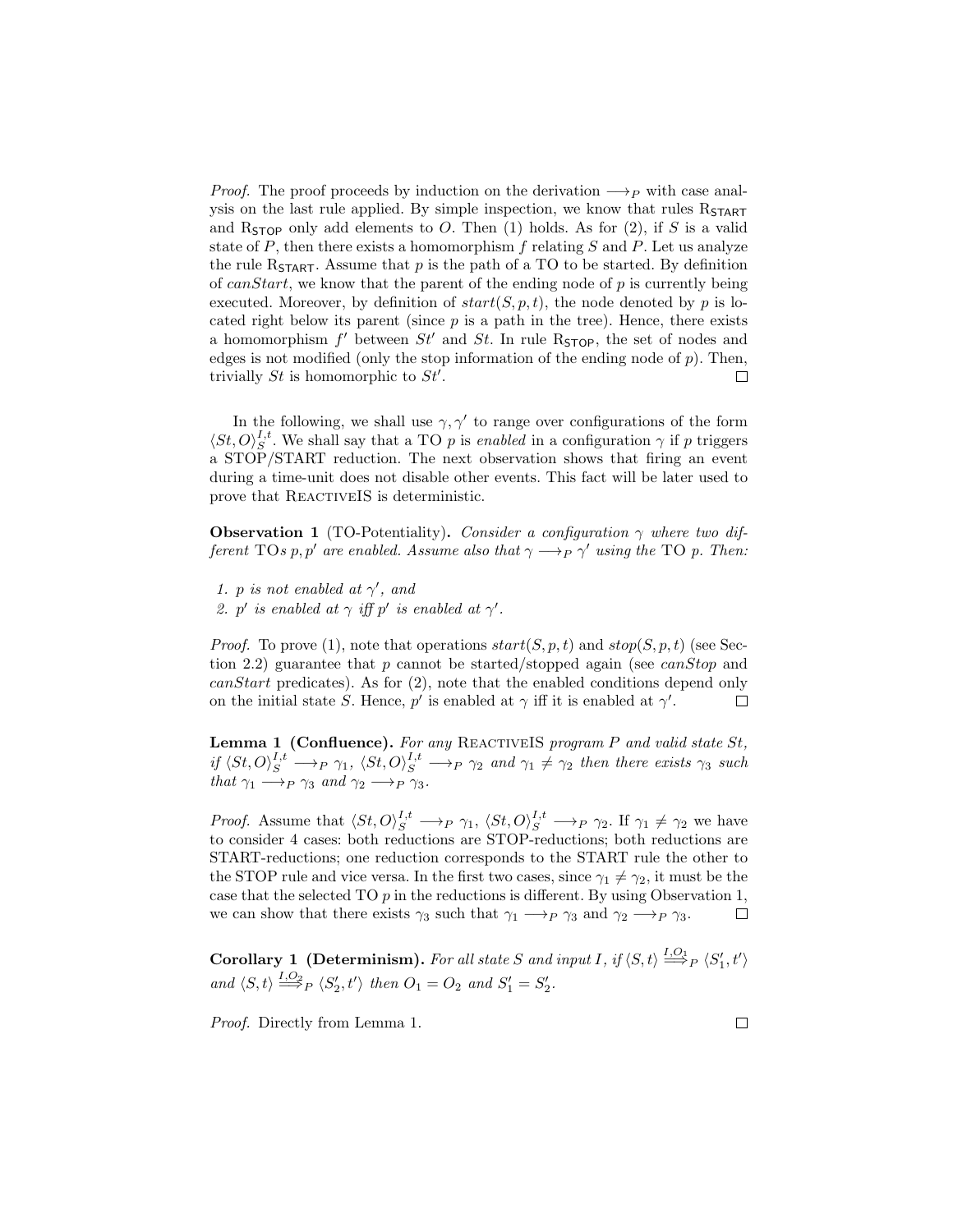# B Logical Characterization of ReactiveIS

In this section we present at length the logical characterization of ReactiveIS programs as formulas in SELL [10]. We shall use the notations and definitions in Section 2, e.g., function  $m_s(\cdot), m_e(\cdot), c_s(\cdot), c_e(\cdot)$ , etc.

Subexponential Signature. First we need to define the subexponential signature  $\langle I, \preceq \rangle$ . As we explained in Section 2.4, we shall use subexponential indexes of the form  $t.i, t.o, t.s$  to mark formulas related to the environment (the inputs), the observable actions (the outputs) and the state of the system respectively. Following [10], the structure of the subexponentials to deal with temporal modalities must consider subexponentials of the shape  $i$  and  $i$ +. The former represents a given-time unit  $i$ . The latter is used to store formulas valid from the time-unit  $i$ on. The structure is depicted in Figure 4. Note that the subexponentials of the shape t.i and t.o are unrelated. The subexponentials of the shape t.s preserve the hierarchical structure of the score. For instance, in our running example, the TO C have two children D and E. As we shall see in brief, this will allow C to control the behavior of  $D$  and E. The subexponential  $TI$  (which is greater than any  $t.i$ ) will be used to define the encoding of the environment. Finally, the subexponential  $TP$  (which is grater than any  $t.p$ ) will be used to store the encoding of the TOs.



**Fig. 4.** Subexponential structure  $\langle I, \preceq \rangle$ .  $a \to b$  means  $b \preceq a$ .

Input-Output. Let us start encoding the inputs and outputs of ReactiveIS, i.e., the set of messages the program can input and output. For any message  $m_i$  we define a constant symbol  $m$  i (e.g., mouse1). We also consider the unary predicates  $\text{evt}(\cdot)$  and  $\text{msg}(\cdot)$  to represent, respectively, the fact that an input and an output have been added. Hence, a set of input (resp. output) messages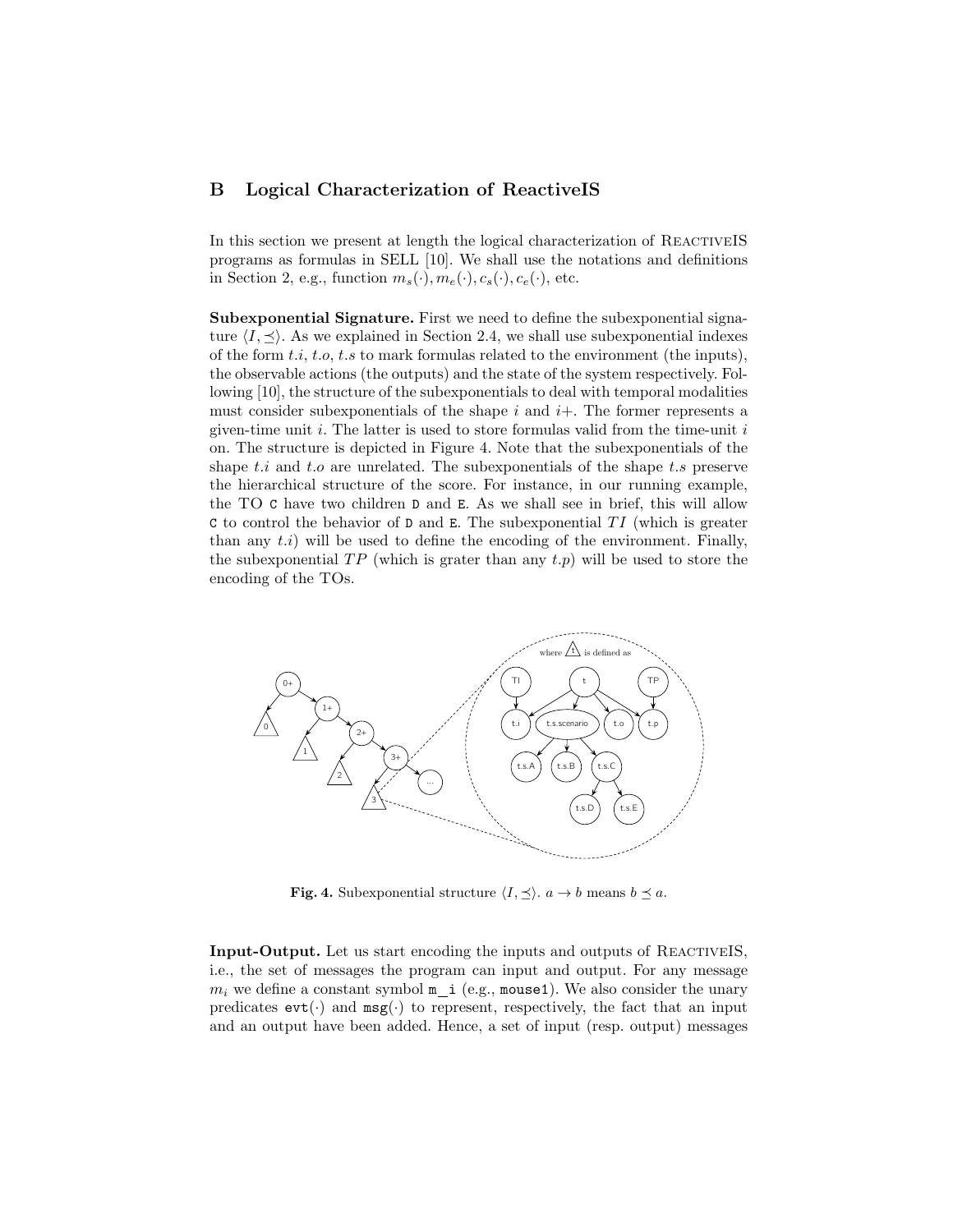$I = \{m_1, m_2, \dots, m_n\}$  (resp.  $O = \{m'_1, m'_2, \dots, m'_m\}$ ) is encoded in SELL as:

$$
\begin{aligned} \llbracket I \rrbracket_t &= \, t^{t.i} \texttt{evt}(msg_1) \otimes t^{t.i} \texttt{evt}(msg_2) \otimes \cdots t^{t.i} \texttt{evt}(msg_n) \\ \llbracket O \rrbracket_t &= \, t^{t.o} \texttt{msg}(m'_1) \otimes t^{t.o} \texttt{msg}(m'_2) \otimes \cdots t^{t.o} \texttt{msg}(m'_m) \end{aligned}
$$

Intuitively, the messages from the set  $I$  (resp.  $O$ ) are available in the logical context  $t.i$  (resp.  $t.o$ ).

Encoding Textures. The encoding of a TO defines three kind of formulas: ctr to control when to start/stop the TO and str and stp to handle the action of starting/stopping the TO. Such formulas modify the state of the TO in the current time-unit and define the state of the TO for the next time-unit. The interpretation of textures and structures is similar. However, in the case of a structure S, we need to control also the execution of S's children.

We start defining the aforementioned formulas for a given texture  $\Lambda$ :

$$
\begin{array}{l} \mathtt{ctr}(A,t) \stackrel{\mathtt{def}}{=} \underset{!^{t.s.A}\mathsf{P\_STOP}}{\underbrace{\phantom{~~\sum}}}\mathtt{STOP\_ stop-imm}(A,t)\&\\ \underset{!^{t.s.A}\mathsf{P\_ RUN}}{\underbrace{\phantom{~~\sum}}}\mathtt{decide}(A,t)\&\\ \underset{!^{t.s.A}\mathsf{P\_ IDLE}\multimap\forall n,m.(\text{$!^{t.s.A} \text{box}(n,m)\multimap !^{(t+1).s.A} \text{box}(n,m))} \end{array}
$$

where:

stop-imm(A, t) def = ∀n, m.(!t.s.Abox(n, m)−◦ n = − −◦ (!t.s.Abox(−, −) ⊗ ! (t+1).s.Abox(−, −))& n 6= − −◦ (!t.s.Abox(n, t) ⊗ ! (t+1).s.Abox(n, t) ⊗ ! t.o msg(me(A)))) decide(A, t) def = (!t.s.Abox(−, −) −◦ str(A, t))& ∀n.(!t.s.Abox(n, −) −◦ stp(A, t)& ∀n, m.(!t.s.Abox(n, m)−◦ ! t.s.Abox(n, m) ⊗ ! (t+1).s.Abox(n, m))

The predicate P STOP is added by the parent of A to signal that A must stop immediately. As we shall see, this happens when the parent of A stops at time-unit  $t$ . P RUN says that the parent of A is currently running and P IDLE signals that the parent of A has already stopped or it has not started yet. Hence, the formula ctr verifies first what was the decision of A's parent and proceeds accordingly: it stops immediately, it decides whether to start or to stop or it simply copies the state to the next time-unit.

The formula stop-imm simple updates the stopping time of A: if A has not already started, then the starting/stopping time will be "-". Otherwise, the starting time-remains the same and the stopping time is updated to  $t$ . Moreover, the stopping message of **A**  $(m_e(A))$  is added to the t.o context  $($ !<sup>t.o</sup>msg $(m_e(A))$ .

The formula decide checks whether A has not already started yet  $(box(-, -))$ . In that case, A can start (str defined below). If in the current time-unit one can deduce  $\mathtt{box}(n,-)$  for some n, then A may stop (stp defined below). Finally, if the stop and start time are already defined for  $A$ , the formula decide simply copies that information to the next time-unit.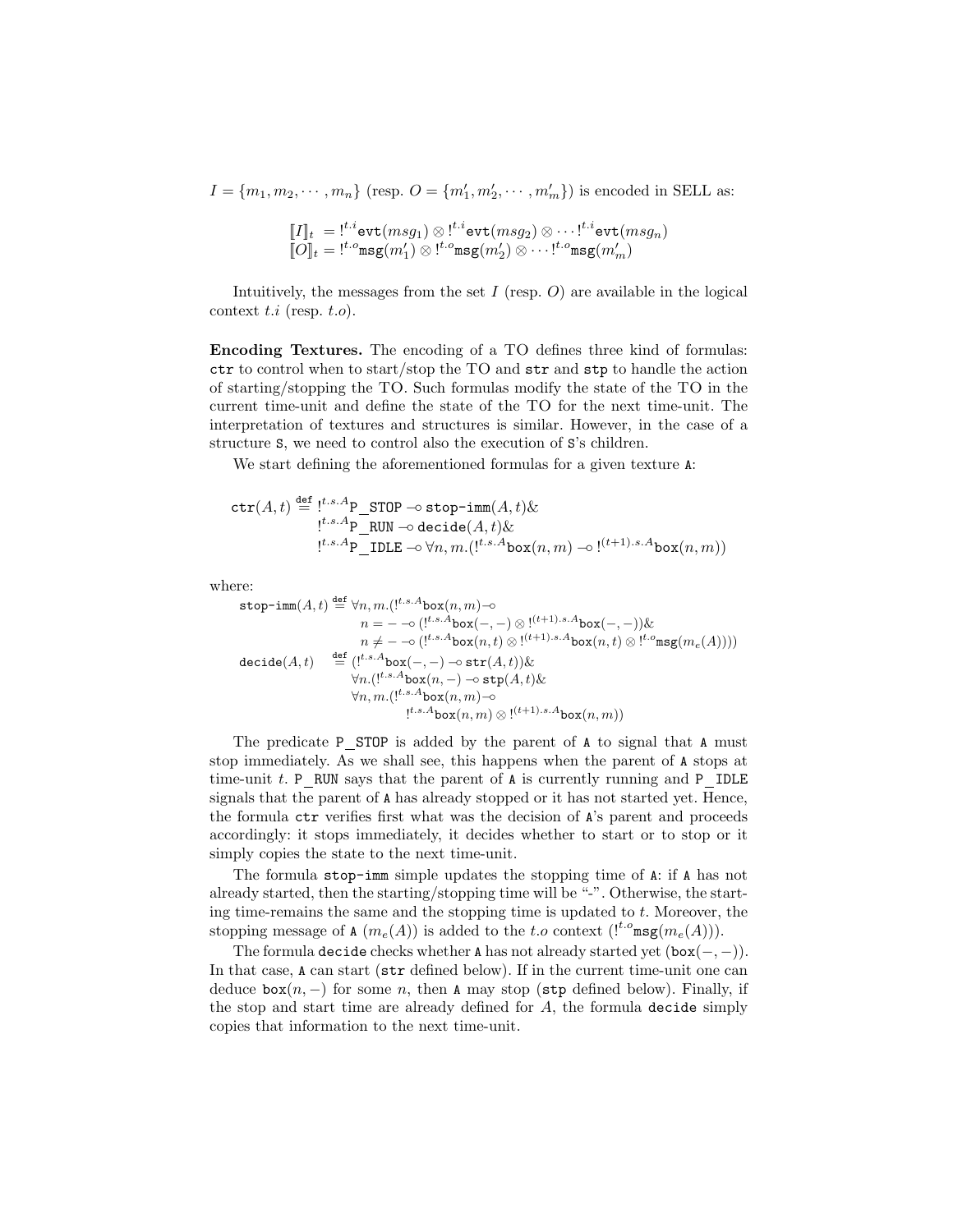The formula controlling the start of A is:

$$
\begin{array}{rl} \texttt{str}(A,t) & \stackrel{\text{def}}{=} \texttt{condition} - \texttt{start}(A,t) \& \\ & \texttt{default} - \circ !^{(t+1).s.A} \texttt{box}(-,-) \\ & \texttt{start}(A,t) \stackrel{\text{def}}{=} !^{t.s.A} \texttt{box}(t,-) \otimes !^{(t+1).s.A} \texttt{box}(t,-) \otimes !^{t.o} \texttt{msg}(m_s(A)) \end{array}
$$

The formula condition corresponds to the interpretation in SELL of the starting condition of **A**,  $[\![c_s(A)]\!]_t$ , where <sup>4</sup>:

$$
\begin{array}{lll} [\![\texttt{true}]\!]_t &= 1 \\ \begin{array}{lll} [\![F \wedge G]\!]_t &= [\![F]\!]_t \otimes [\![G]\!]_t \\ \hline [\![F \vee G]\!]_t &= [\![F]\!]_t \oplus [\![G]\!]_t \\ \hline \begin{array}{lll} [\![\texttt{WaitFromStart}(A, k, l)]]\!]_t &= \exists n, m. ( \texttt{!}^{t.s. A} \texttt{box}(n, m) \otimes n + k \leq t \otimes n + l \geq t ) \\ \hline [\![\texttt{WaitEvent}(e)]\!]_t &= \texttt{!}^{t.i} \texttt{evt}(e) \end{array} \end{array}
$$

Definitions for the predicates WaitFromEnd, and EndScenario are similar. The formula default corresponds to the condition when none of the starting conditions can be satisfied. Such formula corresponds to  $[[c_s(A)]]_t^{\perp}$  where:

$$
\begin{array}{lll}\n[\texttt{true}]_t^{\perp} & = 0 & \\
[F \wedge G]_t & = [F]_t^{\perp} \oplus [G]_t^{\perp} & \\
[F \vee G]_t & = [F]_t^{\perp} \otimes [G]_t^{\perp} & \\
[\texttt{WaitFromStart}(A, k, l)]_t = \, \stackrel{!^{t.s. A} \texttt{box}(-, -) \oplus }{\exists n, m. (\stackrel{!^{t.s. A} \texttt{box}(n, m) \otimes (n + k > t \oplus n + l < t))}\n\end{array}
$$
\n
$$
\begin{array}{lll}\n[\texttt{WaitEvent}(e)]_t & = \, \stackrel{!^{t.i}.s.A} \texttt{box}(n, m) \otimes (n + k > t \oplus n + l < t)\n\end{array}
$$

We note that the above definition of default requires that the environment (defined below) provides either that an event happened (e.g.,  $\mathfrak{l}^{t.s}$ evt(mouse)) or it did not happen (i.e.,  $!^{t.s}$ evt⊥(mouse)).

The formulas defining how the TO have to be stopped are defined similarly:

$$
\begin{array}{rl} \mathtt{stp}(A,t)&\stackrel{\mathtt{def}}{=}\mathtt{condition}\multimap \mathtt{stop}(A,t)\&\\ \mathtt{default}\multimap !^{(t+1).s.A}\mathtt{box}(-,-)\\ \mathtt{stop}(A,t)&\stackrel{\mathtt{def}}{=}\forall n,m. !^{t.s.A}\mathtt{box}(n,m)\multimap\\ &\quad !^{t.s.A}\mathtt{box}(n,t)\otimes !^{(t+1).s.A}\mathtt{box}(n,t)\otimes !^{t.o}\mathtt{msg}(m_e(A)) \end{array}
$$

Encoding Structures. The encoding of a structure is similar to that of textures but it requires to take control of the execution of its children. For that, we modify the above definitions of  $start(\cdot)$  and  $stop(\cdot)$  as follows:

$$
\begin{array}{rl} \texttt{start}(A,t) \stackrel{\text{def}}{=} \, {}^{t.s.A}\texttt{box}(t,-)\otimes \, {}^{(t+1).s.A}\texttt{box}(t,-)\otimes \, {}^{t.o}\texttt{msg}\bigotimes_{p\in suc(A)} \, {}^{t.s.p}\texttt{P\_RUN}\\ \texttt{stop}(A,t) \stackrel{\text{def}}{=} \forall n,m. \, {}^{t.s.A}\texttt{box}(n,m)\multimap \, {}^{t.s.A}\texttt{box}(n,t)\otimes \, {}^{(t+1).s.A}\texttt{box}(n,t)\\ \quad \otimes \bigotimes_{p\in suc(A)} \, {}^{t.s.p}\texttt{P\_STOP} \end{array}
$$

<sup>&</sup>lt;sup>4</sup> We abuse notation by using the same symbol  $\llbracket \cdot \rrbracket_t$  for different encodings: inputs, outputs, conditions, etc. However, from the context, it is easy to know the meaning of such function.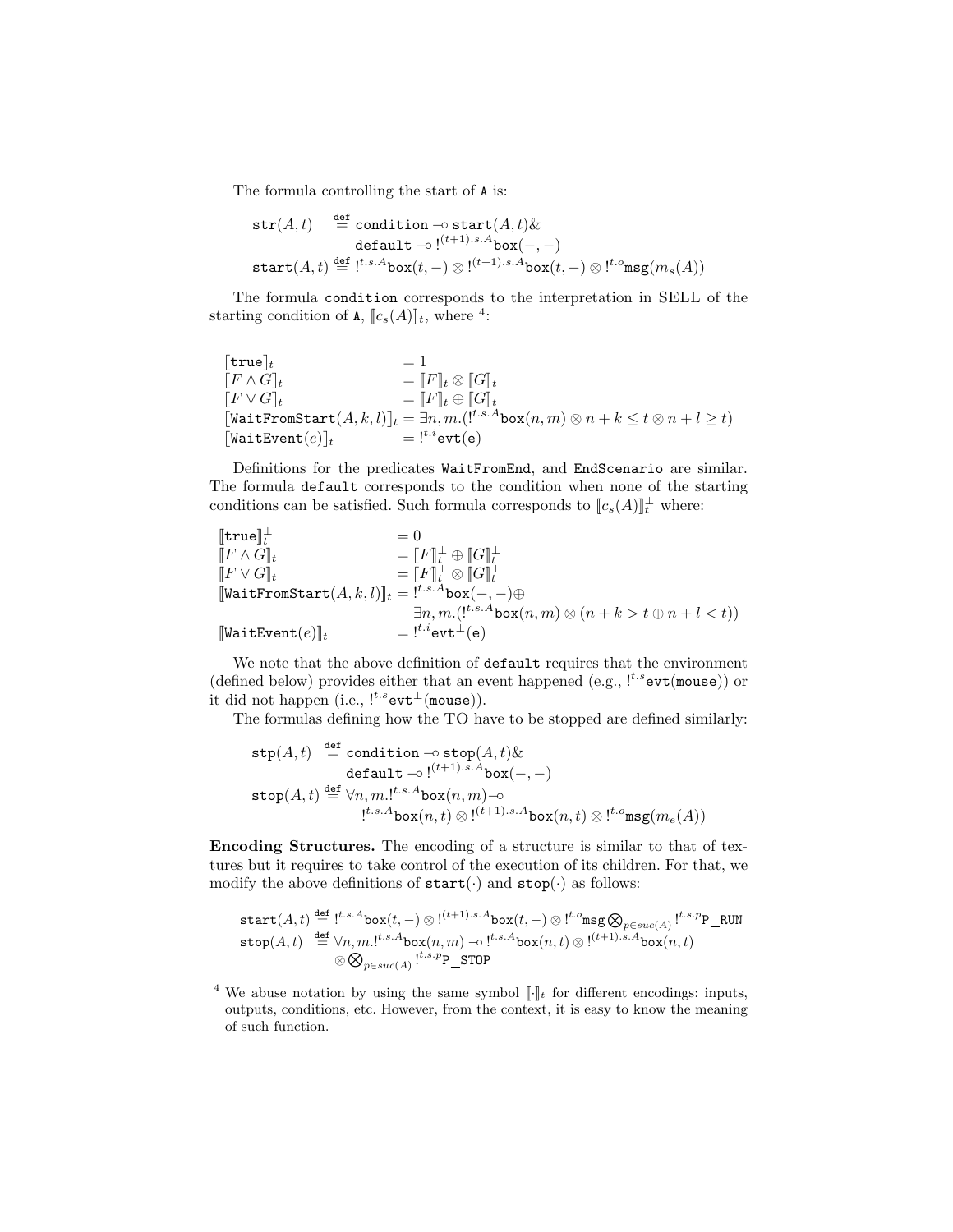Observe that we add the predicates P\_RUN and P\_STOP to all the successors of A. Moreover, it can be the case that A cannot start in the current time-unit because its starting conditions do not hold. In this case, the successors of A must be notified that A is in an idle state:

$$
\begin{aligned} \texttt{str}(A, t) & \stackrel{\text{def}}{=} \text{condition} - \text{o} \text{ start}(A, t) \& \\ \texttt{default} - \text{o} \cdot \text{!}^{(t+1).s.A} \text{box}(-, -) \bigotimes_{p \in suc(A)} \text{!}^{t.s.p} \text{P\_IDLE} \end{aligned}
$$

Similarly, if A cannot stop in the current time-unit, the successors must be notified that A is currently running:

$$
\begin{array}{c} \mathtt{stp}(A,t) \stackrel{\text{def}}{=} \mathtt{condition} - \mathtt{stop}(A,t) \& \\ \mathtt{default} - \mathtt{!}^{(t+1).s.A} \mathtt{box}(-,-) \otimes \bigotimes_{p \in succ(A)} \mathtt{!}^{t.s.p} \mathtt{P\_RUN} \end{array}
$$

Finally, if the parent of A is idle, A cannot perform any action and so its successors:

$$
\operatorname{ctr}(A,t) \stackrel{\text{def}}{=} \underbrace{!^{t.s.A}P\_STOP \multimap stop-imm(A,t) \&}_{!^{t.s.A}P\_ RUN \multimap decide(A,t) \&}_{!^{t.s.A}P\_ IDLE \multimap \forall n, m.} \underbrace{!^{t.s.A}p_{\text{max}} \wedge (n, m) \multimap !^{(t+1).s.A} box(n, m))}_{\otimes \bigotimes_{p \in succ(A)} \underbrace{!^{t.s.p}P\_ IDLE}_{}
$$

Encoding of States. As we have shown, the state of the system is represented in SELL by the predicate  $\text{box}(\cdot)$ . Then, a state S of a program P is encoded as:

$$
[\![S]\!]_t = \bigotimes_{p \in S} \mathsf{L}^{t.s.p} \text{box}(t_s(p), t_e(p)) \otimes \bigotimes_{p \in P \setminus S} \mathsf{L}^{t.s.p} \text{box}(-,-)
$$

Functions  $c_s$  and  $c_e$  are in Definition 1. Note that any  $p \in P \setminus S$  corresponds to a TO that has not already started.

Encoding the Environment. The encoding requires that, at any time, it is possible to detect whether a given (external) event happened or not. Hence, the most general environment can be defined as  $env \stackrel{\text{def}}{=} \text{ind} : TI(\bigotimes_{m \in M} !^{l}(m \oplus m^{\perp})).$ 

Recall that  $t.i \leq TI$  (see Figure 4). The universal quantification on subexponentials " $\mathbb{R}l$  : TI" says that the formula  $l^{l}(m \oplus m^{\perp})$  is available in any time-unit (more precisely, in any subexponential of the form  $t.i$ ). Here  $m \oplus m^{\perp}$  means that either m was detected or not.

Encoding the program. A REACTIVEIS program is encoded as the formula

$$
[\![P]\!] = \mathsf{I}^{0+} \cap l : TP \mathsf{I}^l (\bigotimes_{p \in P} \mathtt{ctr}(p,l))
$$

Intuitively, the subexponential " $0+$ " (along with the universal quantification " $\mathbb{R}$  :  $TP$ ") allows us to copy, as many times as needed, the definition of the TOs in each time-unit.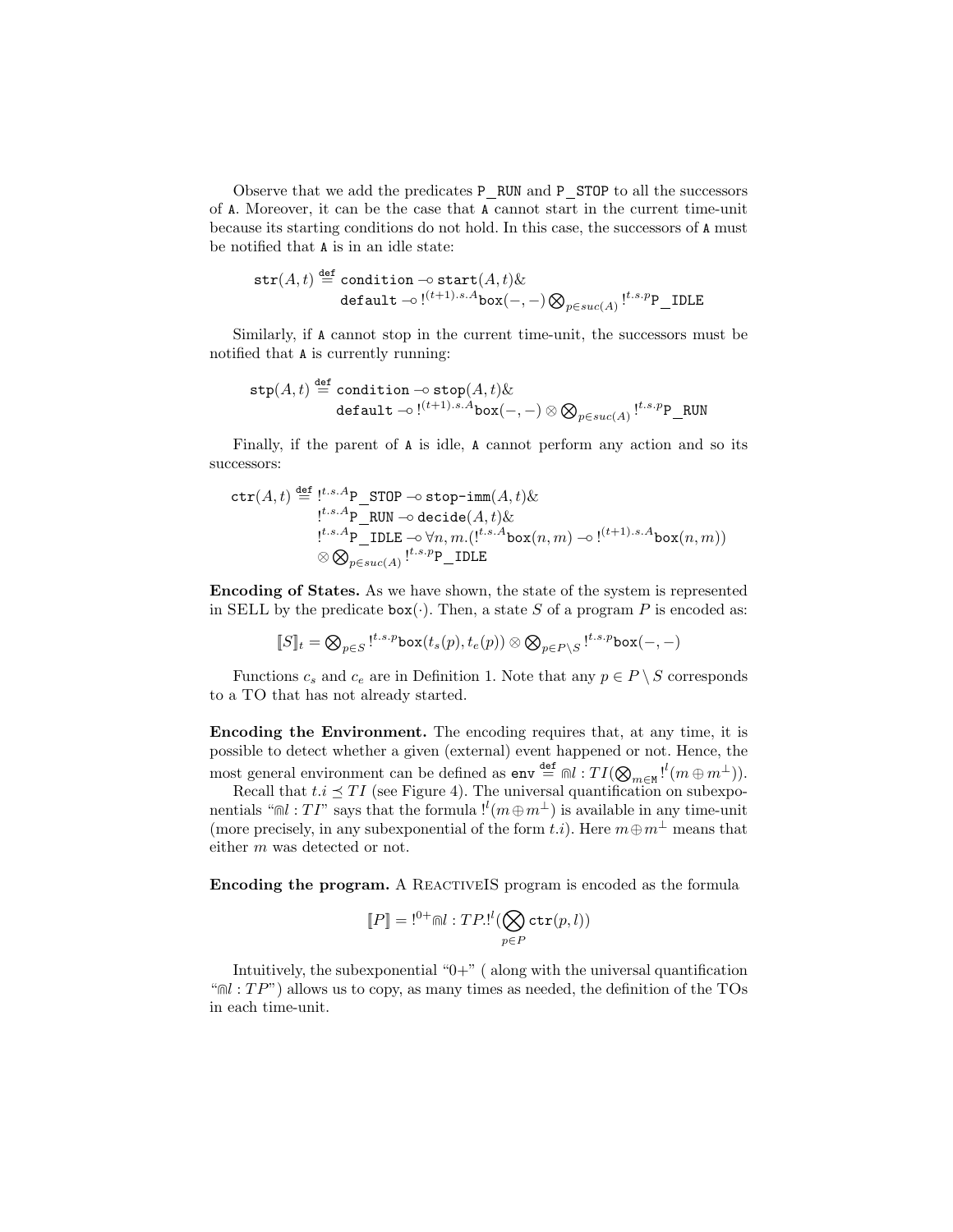#### Correctness of the Encoding

Let us recall some relevant concepts of SELL that will be important to understand the adequacy result presented below. The details can be found in [10]. SELL connectives are separated into two classes, the *negative* ones:  $-\infty$ , &, T,  $\forall$ ,  $\cap$ and the *positive* ones:  $\otimes$ ,  $\oplus$ ,  $\exists$ ,  $\oplus$ ,  $\vdots$ ,  $\vdots$ . The polarity of non-atomic formulas is inherited from its outermost connective (e.g.,  $F \sim G$  is a negative formula while  $F \otimes G$  is a positive one) and positive bias is assigned to atomic formulas.

The focused proof system [2] of SELL [10] considers four kind of sequents:

- (i)  $[K: \Gamma], \Delta \longrightarrow \mathcal{R}$  is an unfocused sequent. The meaning of the context  $[K: \Gamma]$ will be clear soon.
- (ii)  $[\mathcal{K}: \Gamma]$   $_F$  is a sequent focused on the right.
- (iii)  $[\mathcal{K}: \Gamma] \stackrel{F}{\to} G$  is a sequent focused on the left.
- (iv)  $[K: \Gamma], \Delta \longrightarrow [F]$  is a sequent representing the end of the negative phase.

As a matter of example, consider the following proof rules for multiplicative (⊗) and additive  $(x)$  conjunction, linear implication  $(¬·)$ , additive disjunction  $(\oplus)$  and the first-order quantifiers  $(\forall, \exists)$ :

#### Negative Phase

$$
\frac{[K:\Gamma], \Delta, F, G \longrightarrow \mathcal{R}}{[K:\Gamma], \Delta, F \otimes G \longrightarrow \mathcal{R}} \otimes_L \frac{[K:\Gamma], \Delta, F \longrightarrow G}{[K:\Gamma], \Delta \longrightarrow F \longrightarrow G} \longrightarrow_R \frac{[K:\Gamma], \Delta \longrightarrow G[x_e/x]}{[K:\Gamma], \Delta \longrightarrow \forall x.G} \forall_R
$$
  

$$
\frac{[K:\Gamma], \Delta \longrightarrow F \quad [K:\Gamma], \Delta \longrightarrow G}{[K:\Gamma], \Delta \longrightarrow F \& G} \&_R \frac{[K:\Gamma], \Delta, F \longrightarrow \mathcal{R} \quad [K:\Gamma], \Delta, H \longrightarrow \mathcal{R}}{[K:\Gamma], \Delta, F \oplus H \longrightarrow \mathcal{R}} \oplus_L
$$

The proof rule  $\exists_R$  is similar to  $\forall_L$  and  $x_e$  is assume to be fresh. First notice that the negative connectives have invertible right rules, while the positive connectives have invertible *left* rules. For instance, consider the rule  $\forall_R$ : the choice of the name used for the eigenvariable  $x_e$  is not important for provability, as long as it is fresh. Hence, in a negative phase of the proof, no *backtracking* on the selection of inference rules is necessary. Moreover, without loosing provability, we can eagerly introduce all the negative non-atomic formulas on the right and all the positive non-atomic formulas on the left. Such part of the proof is represented by sequents of the shape  $(i)$  above.

A positive phase begins by choosing a formula on which to focus, enabling sequents of the forms  $(ii)$  or  $(iii)$ . Let us introduce some of the proof rules that belong to this phase:

#### Positive Phase

$$
\frac{[\mathcal{K}: \Gamma] - G_i \to}{[\mathcal{K}: \Gamma] - G_1 \oplus G_2} \oplus_{R_i} \quad \frac{[\mathcal{K}: \Gamma] \xrightarrow{F_i} G}{[\mathcal{K}: \Gamma] \xrightarrow{F_1 \& F_2} G} \& L_i \quad \frac{[\mathcal{K}: \Gamma] \xrightarrow{F[t/x]} G}{[\mathcal{K}: \Gamma] \xrightarrow{\forall x. F} G} \forall_L
$$

The rule  $\oplus_R$  belongs to the positive phase since we have to chose between  $G_1$ and  $G_2$ . Similarly, in Rule  $\forall_L$ , we need to decide on the term t. Note also that in the above rules, the focusing is not lost and the proof must continue decomposing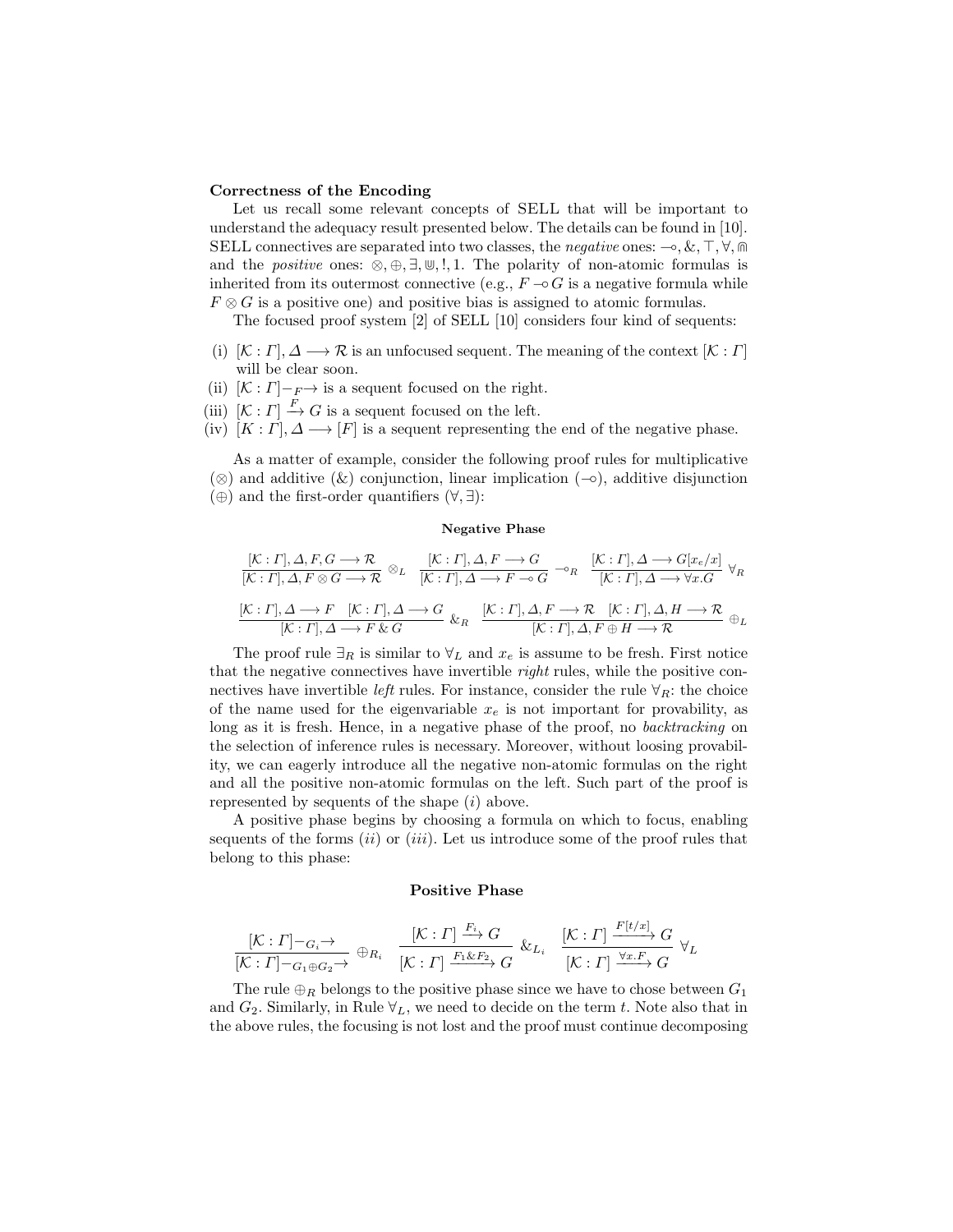the selected formula (for instance, in  $\oplus_R$ , the focusing –on the right– persists on  $G_i$ ). This procedure continues until one is focused either on a negative formula on the right or a positive formula on the left. This point marks the end of the positive phase and another negative phase starts.

We can classify the formulas produced by our encoding as guards  $(G)$  and programs  $(P)$ :

$$
G ::= \n \begin{array}{l}\n \stackrel{\cdot}{\cdot} &= \n \cdot \stackrel{\cdot}{\cdot} & A \mid G \otimes G \mid G \oplus G \mid \exists x. G \\
 P ::= \n \begin{array}{l}\n \cdot &= \n \cdot \stackrel{\cdot}{\cdot} & A \mid P \otimes P \mid P \& P \mid G \multimap P \mid \forall x. P\n \end{array}\n \end{array}\n \tag{1}
$$

Guards will appear on the right hand side of the sequent while programs will appear on the left hand side. This separation of formulas is important to prove the adequacy result. The idea is that once we are focused on a formula representing a TO (i.e., a P-formula), we have to completely decompose it in a positive phase of the proof. In the end of this phase, what we observe is that the state changed exactly as the operational rules dictate.

**Theorem 3 (Adequacy).** Let P be a REACTIVEIS program. Then,  $\langle S, t \rangle \stackrel{I, O}{\Longrightarrow}_P$  $\langle S', t+1 \rangle$  iff the sequent  $[P], [S]_t, [I]_t \longrightarrow [S']_{t+1} \otimes [O]_t$  is provable in SELL.

Proof. We show that the introduction of any formula, following the focused discipline, corresponds exactly to applying one of the operational rules. Consider that we focus on a  $\texttt{ctr}(A, t)$  formula obtaining the derivation below:

$$
\frac{\frac{\Pi}{\Gamma'' \xrightarrow{G}} \frac{\Psi}{\Gamma''' - P \to}}{\frac{\Gamma' \xrightarrow{G \to P}}{\Gamma \xrightarrow{\text{ctr}(A,t)} H} \&L}
$$

The main connective in  $\texttt{ctr}$  is " $\&$ " and the focusing persists in one of the choices. In this case,  $G =$  !<sup>t.s.A</sup>G', where G' can be one of the predicates P\_STOP, P\_RUN or  $P$  IDLE. Since the subexponential  $t.s.A$  is unrelated to the others, the derivation  $\Pi$  must finish by proving  $G'$  from the context  $\Gamma'''$  that only contains facts about A (due to the promotion rule  $\binom{s}{R}$ ).

Derivation  $\Psi$  on the right hand side proceeds similarly. Here P can be a P-formula (see Equation (1)) of the shape  $P \& P, G \neg P$  or  $\forall x.P.$  In all these cases, we have negative connectives (on the left) that have to be introduced in a positive phase. Hence, the focusing persists on  $P$  and we do not have other choice that continuing decomposing this formula.

Consider the case where P is the formula  $str(A, t)$ . We then observe

$$
\begin{aligned}\n\frac{\Pi_1}{\frac{\varGamma'-_{G_1}\to}{\varGamma''}\xrightarrow{P_1}\varGamma''\xrightarrow{P_1}} \\
\frac{\varGamma\xrightarrow{G_1\to P_1}\xi}{\varGamma\xrightarrow{\text{str}(A,t)}}\ \&L\end{aligned}
$$